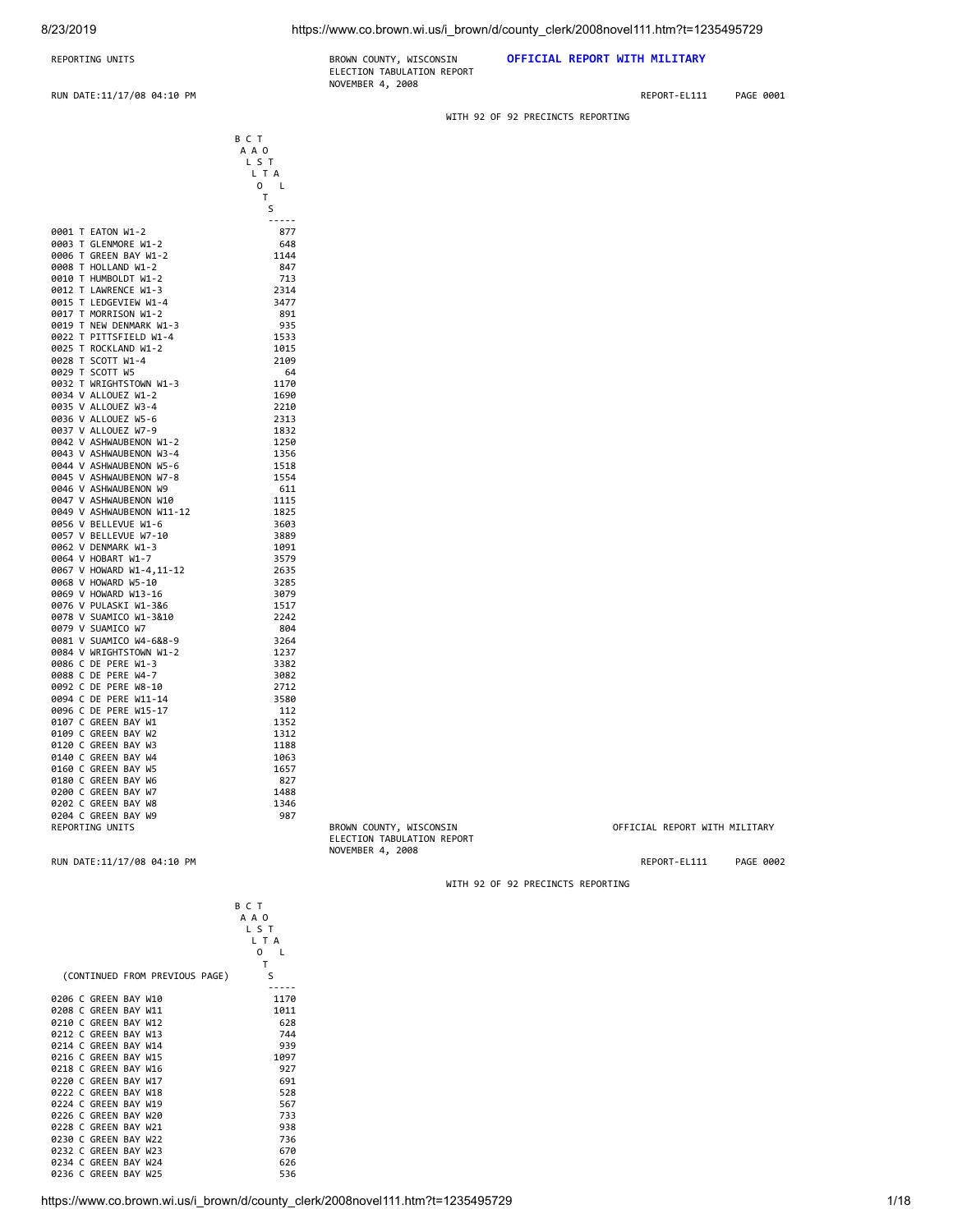| 0238 C GREEN BAY W26<br>0240 C GREEN BAY W27<br>0242 C GREEN BAY W28<br>0244 C GREEN BAY W29<br>0246 C GREEN BAY W30<br>0248 C GREEN BAY W31<br>0250 C GREEN BAY W32<br>0252 C GREEN BAY W33<br>0254 C GREEN BAY W34<br>0256 C GREEN BAY W35<br>0258 C GREEN BAY W36<br>0260 C GREEN BAY W37<br>0262 C GREEN BAY W38<br>0264 C GREEN BAY W39<br>0266 C GREEN BAY W40<br>0268 C GREEN BAY W41<br>0270 C GREEN BAY W42<br>0272 C GREEN BAY W43<br>0274 C GREEN BAY W44<br>0276 C GREEN BAY W45<br>0278 C GREEN BAY W46<br>0280 C GREEN BAY W47<br>0282 C GREEN BAY W48<br>0284 C GREEN BAY W49<br>0286 C GREEN BAY W50<br>VOTE TOTAL<br>CANDIDATE TOTALS<br>REPORTING UNITS | 356<br>876<br>1328<br>995<br>1113<br>582<br>1357<br>1308<br>945<br>813<br>641<br>743<br>978<br>698<br>843<br>917<br>1087<br>1138<br>1102<br>1160<br>1258<br>918<br>1447<br>1081<br>15<br>125564<br>125564<br>BROWN COUNTY, WISCONSIN                                                                                                                                                                                                                                                                                                                   | OFFICIAL REPORT WITH MILITARY |
|---------------------------------------------------------------------------------------------------------------------------------------------------------------------------------------------------------------------------------------------------------------------------------------------------------------------------------------------------------------------------------------------------------------------------------------------------------------------------------------------------------------------------------------------------------------------------------------------------------------------------------------------------------------------------|--------------------------------------------------------------------------------------------------------------------------------------------------------------------------------------------------------------------------------------------------------------------------------------------------------------------------------------------------------------------------------------------------------------------------------------------------------------------------------------------------------------------------------------------------------|-------------------------------|
|                                                                                                                                                                                                                                                                                                                                                                                                                                                                                                                                                                                                                                                                           | ELECTION TABULATION REPORT<br>NOVEMBER 4, 2008                                                                                                                                                                                                                                                                                                                                                                                                                                                                                                         |                               |
| RUN DATE:11/17/08 04:10 PM                                                                                                                                                                                                                                                                                                                                                                                                                                                                                                                                                                                                                                                |                                                                                                                                                                                                                                                                                                                                                                                                                                                                                                                                                        | REPORT-EL111<br>PAGE 0003     |
| STRAIGHT PARTY                                                                                                                                                                                                                                                                                                                                                                                                                                                                                                                                                                                                                                                            | WITH 92 OF 92 PRECINCTS REPORTING                                                                                                                                                                                                                                                                                                                                                                                                                                                                                                                      |                               |
| Е<br>м<br>0<br>С<br>R<br>А<br>Τ<br>I<br>0001 T EATON W1-2<br>0003 T GLENMORE W1-2<br>0006 T GREEN BAY W1-2                                                                                                                                                                                                                                                                                                                                                                                                                                                                                                                                                                | В<br>E<br>W G<br>I R<br>Е<br>P<br>S E<br>U<br>R<br>В<br>C E<br>Т<br>O N<br>L.<br>А<br>Ν<br>R<br>Ι.<br>S<br>C<br>I<br>I<br>А<br>А<br>C<br>Ν<br>N<br>Ν<br>(REP)<br>(DEM)<br>(WGR)<br>(LIB)<br>-----<br>-----<br>-----<br>-----<br>145<br>95<br>$\overline{2}$<br>1<br>76<br>106<br>1<br>2<br>145<br>184<br>0<br>0                                                                                                                                                                                                                                        |                               |
| 0008 T HOLLAND W1-2<br>0010 T HUMBOLDT W1-2<br>0012 T LAWRENCE W1-3<br>0015 T LEDGEVIEW W1-4<br>0017 T MORRISON W1-2<br>0019 T NEW DENMARK W1-3<br>0022 T PITTSFIELD W1-4<br>0025 T ROCKLAND W1-2<br>0028 T SCOTT W1-4<br>0029 T SCOTT W5<br>0032 T WRIGHTSTOWN W1-3<br>0034 V ALLOUEZ W1-2<br>0035 V ALLOUEZ W3-4<br>0036 V ALLOUEZ W5-6<br>0037 V ALLOUEZ W7-9<br>0042 V ASHWAUBENON W1-2<br>0043 V ASHWAUBENON W3-4<br>0044 V ASHWAUBENON W5-6<br>0045 V ASHWAUBENON W7-8<br>0046 V ASHWAUBENON W9<br>0047 V ASHWAUBENON W10                                                                                                                                           | 125<br>159<br>1<br>1<br>128<br>95<br>0<br>0<br>307<br>415<br>2<br>3<br>5<br>$\overline{2}$<br>445<br>733<br>116<br>201<br>3<br>1<br>137<br>140<br>0<br>0<br>181<br>303<br>0<br>1<br>$\overline{2}$<br>0<br>114<br>194<br>0<br>0<br>363<br>362<br>11<br>0<br>0<br>6<br>176<br>198<br>2<br>2<br>0<br>344<br>237<br>1<br>3<br>352<br>374<br>1<br>284<br>463<br>0<br>1<br>275<br>300<br>3<br>2<br>269<br>1<br>1<br>171<br>256<br>185<br>2<br>2<br>227<br>239<br>1<br>1<br>214<br>268<br>2<br>5<br>0<br>108<br>95<br>1<br>$\overline{2}$<br>159<br>1<br>166 |                               |
| 0049 V ASHWAUBENON W11-12<br>0056 V BELLEVUE W1-6<br>0057 V BELLEVUE W7-10<br>0062 V DENMARK W1-3<br>0064 V HOBART W1-7<br>0067 V HOWARD W1-4,11-12<br>0068 V HOWARD W5-10<br>0069 V HOWARD W13-16<br>0076 V PULASKI W1-3&6<br>0078 V SUAMICO W1-3&10<br>0079 V SUAMICO W7<br>0081 V SUAMICO W4-6&8-9<br>0084 V WRIGHTSTOWN W1-2<br>0086 C DE PERE W1-3<br>0088 C DE PERE W4-7<br>0092 C DE PERE W8-10<br>0094 C DE PERE W11-14<br>0096 C DE PERE W15-17<br>0107 C GREEN BAY W1<br>0109 C GREEN BAY W2                                                                                                                                                                    | 312<br>0<br>2<br>266<br>685<br>617<br>5<br>7<br>5<br>548<br>626<br>4<br>$\overline{2}$<br>212<br>149<br>0<br>5<br>550<br>764<br>4<br>$\overline{2}$<br>562<br>482<br>2<br>3<br>499<br>616<br>4<br>405<br>559<br>2<br>1<br>296<br>257<br>3<br>2<br>321<br>477<br>1<br>3<br>77<br>213<br>2<br>1<br>$\overline{2}$<br>605<br>0<br>462<br>234<br>266<br>1<br>0<br>510<br>2<br>3<br>646<br>512<br>6<br>431<br>1<br>493<br>430<br>3<br>6<br>571<br>637<br>1<br>6<br>16<br>0<br>19<br>0<br>225<br>1<br>246<br>1<br>269<br>186<br>0<br>1                       |                               |
| 0120 C GREEN BAY W3<br>REPORTING UNITS                                                                                                                                                                                                                                                                                                                                                                                                                                                                                                                                                                                                                                    | 233<br>228<br>1<br>1<br>BROWN COUNTY, WISCONSIN<br>ELECTION TABULATION REPORT<br>NOVEMBER 4, 2008                                                                                                                                                                                                                                                                                                                                                                                                                                                      | OFFICIAL REPORT WITH MILITARY |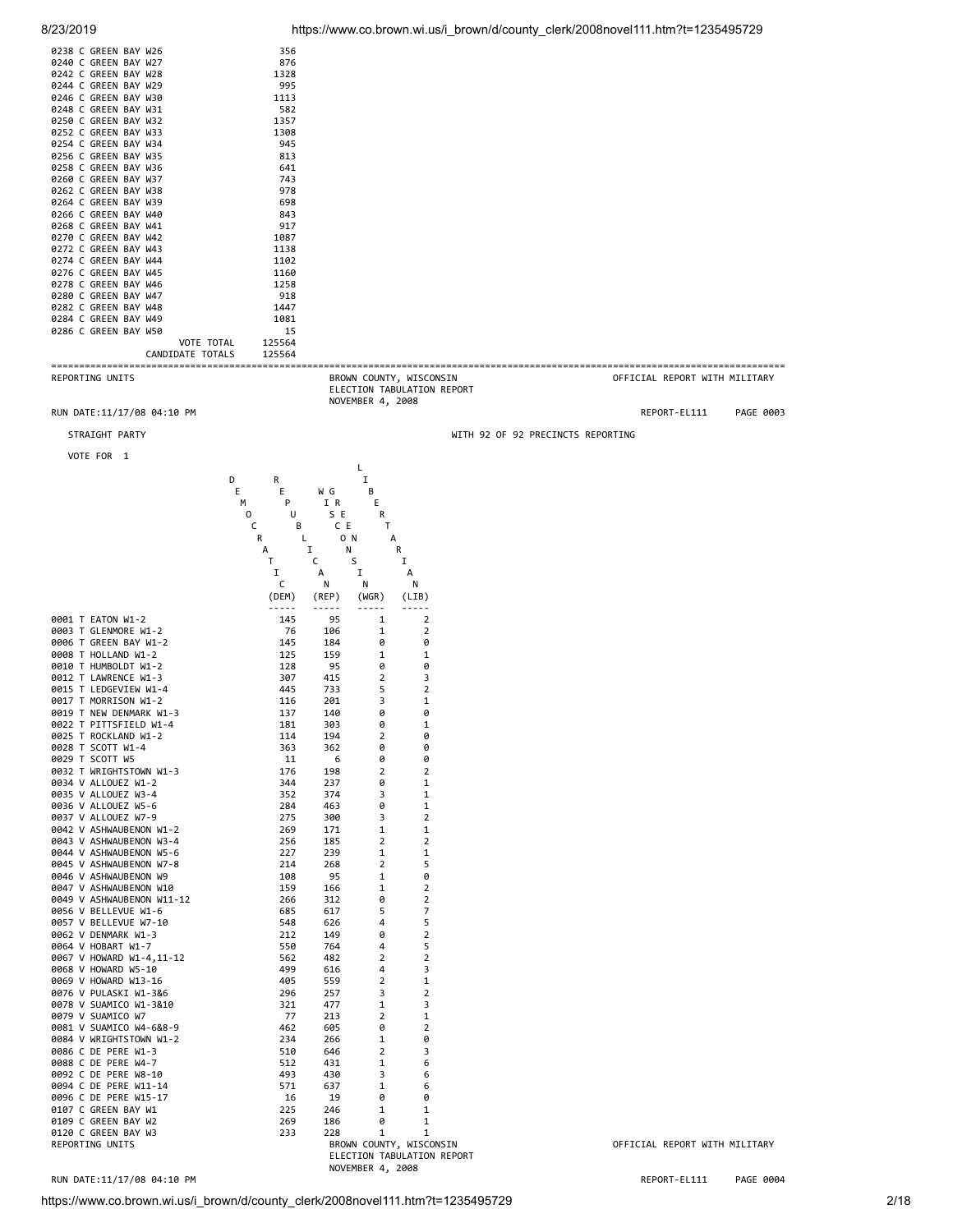**Little State Community of the Community of the Community of the Community of the Community** 

STRAIGHT PARTY WITH 92 OF 92 PRECINCTS REPORTING

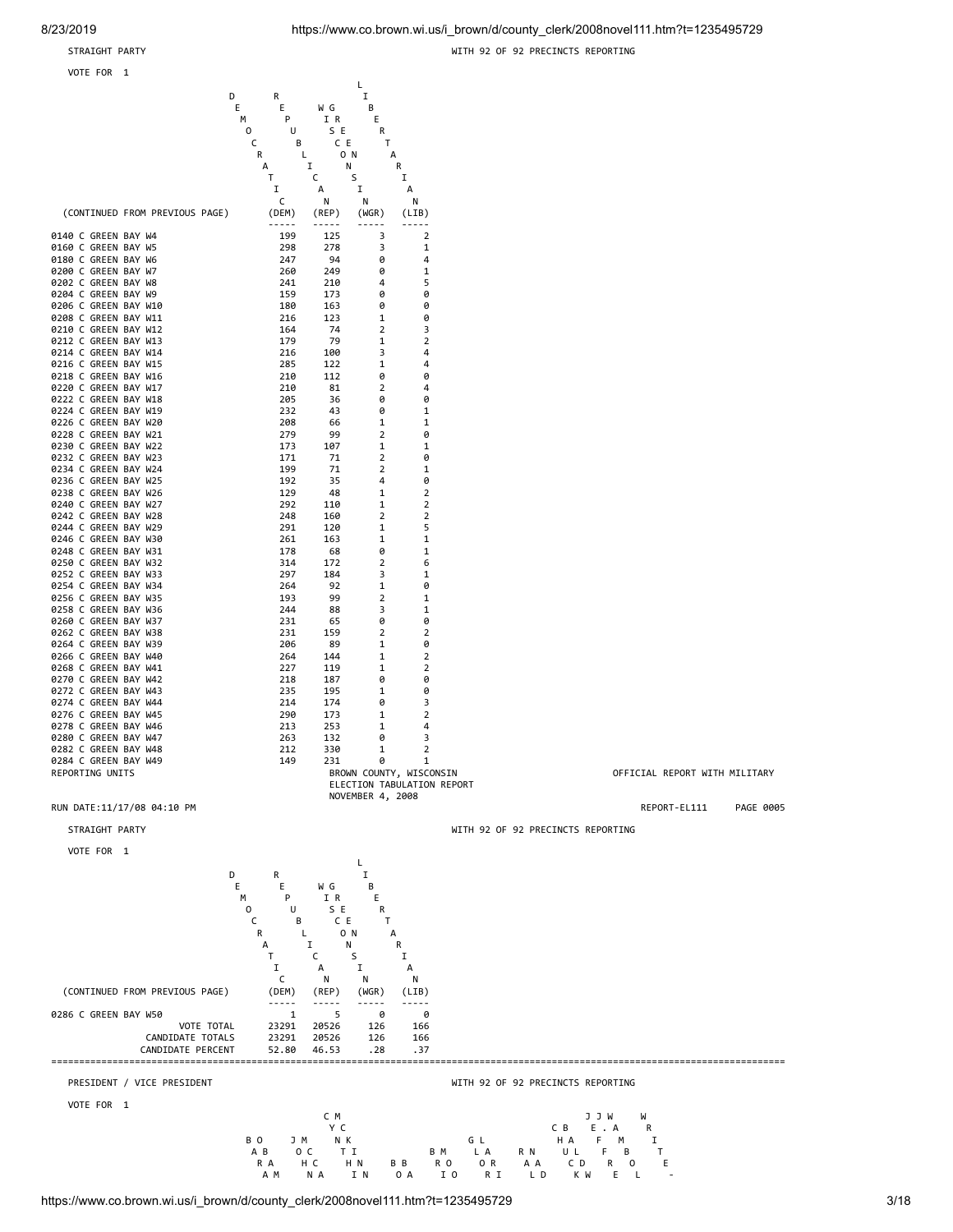# 8/23/2019 https://www.co.brown.wi.us/i brown/d/county\_clerk/2008novel111.htm?t=1235495729

|                                                  | C A            | I              | A E                                                   | B R                  | A R            | I V                               | P E            | I                   | Υ<br>D      | I                             |           |
|--------------------------------------------------|----------------|----------------|-------------------------------------------------------|----------------------|----------------|-----------------------------------|----------------|---------------------|-------------|-------------------------------|-----------|
|                                                  | к              | Ν              | Υ                                                     | R                    | N E            | A A                               | HR             | Ν                   | T           | Ν                             |           |
|                                                  | (DEM)<br>----- | (REP)<br>----- | (WGR)<br>-----                                        | (LIB)                | (IND)<br>----- | (IND)<br>-----                    | (IND)<br>----- | (IND)               | (IND)       | (NON)                         |           |
| 0001 T EATON W1-2                                | 483            | 379            | 1                                                     | $\overline{2}$       | 0              | 0                                 | 4              | 0                   | 0           | 1                             |           |
| 0003 T GLENMORE W1-2                             | 301            | 335            | 2                                                     | 1                    | 0              | 0                                 | 5              | 0                   | 1           | 1                             |           |
| 0006 T GREEN BAY W1-2                            | 557            | 569            | 0                                                     | 1                    | 0              | 0                                 | 2              | 3                   | 0           | 1                             |           |
| 0008 T HOLLAND W1-2<br>0010 T HUMBOLDT W1-2      | 408<br>364     | 419<br>336     | 3<br>1                                                | 6<br>1               | 0<br>0         | 0<br>0                            | 10<br>6        | 1<br>2              | 0<br>0      | 0<br>1                        |           |
| 0012 T LAWRENCE W1-3                             | 1046           | 1216           | 1                                                     | 7                    | 0              | 0                                 | 14             | 4                   | 0           | 1                             |           |
| 0015 T LEDGEVIEW W1-4                            | 1548           | 1877           | 3                                                     | 4                    | 0              | 1                                 | 18             | 3                   | 0           | 1                             |           |
| 0017 T MORRISON W1-2                             | 354            | 521            | 2                                                     | 1                    | 1              | 0                                 | 3              | 6                   | 0           | 0                             |           |
| 0019 T NEW DENMARK W1-3                          | 438            | 468            | 0                                                     | 4                    | 0              | 0                                 | 6              | 1                   | 0           | 3                             |           |
| 0022 T PITTSFIELD W1-4<br>0025 T ROCKLAND W1-2   | 670<br>443     | 836<br>556     | 1<br>2                                                | 6<br>2               | 1<br>0         | 0<br>0                            | 6<br>3         | 3<br>3              | 0<br>0      | 1<br>1                        |           |
| 0028 T SCOTT W1-4                                | 1113           | 958            | 3                                                     | 9                    | 0              | 0                                 | 12             | 6                   | 0           | 0                             |           |
| 0029 T SCOTT W5                                  | 35             | 28             | 0                                                     | 0                    | 0              | 0                                 | 0              | 0                   | 0           | 0                             |           |
| 0032 T WRIGHTSTOWN W1-3                          | 583            | 561            | 2                                                     | 7                    | 0              | 0                                 | 3              | 6                   | 1           | 1                             |           |
| 0034 V ALLOUEZ W1-2                              | 1021           | 626            | 3                                                     | 4                    | 0              | 0                                 | 6              | 1                   | 0           | 5                             |           |
| 0035 V ALLOUEZ W3-4<br>0036 V ALLOUEZ W5-6       | 1205<br>1071   | 947<br>1197    | 5<br>0                                                | $\overline{7}$<br>12 | 0<br>0         | 1<br>0                            | 9<br>14        | 2<br>4              | 1<br>1      | $\overline{7}$<br>4           |           |
| 0037 V ALLOUEZ W7-9                              | 926            | 865            | 0                                                     | 13                   | 1              | 0                                 | 11             | 3                   | 0           | 3                             |           |
| 0042 V ASHWAUBENON W1-2                          | 741            | 483            | 1                                                     | 4                    | 0              | 0                                 | 7              | 1                   | 2           | 5                             |           |
| 0043 V ASHWAUBENON W3-4                          | 762            | 571            | 1                                                     | 2                    | 1              | 0                                 | 7              | 1                   | 0           | 6                             |           |
| 0044 V ASHWAUBENON W5-6                          | 795            | 690            | 4                                                     | 3                    | 0              | 0                                 | 13             | 1                   | 1           | 2                             |           |
| 0045 V ASHWAUBENON W7-8<br>0046 V ASHWAUBENON W9 | 754<br>298     | 776<br>299     | 1<br>0                                                | 4<br>0               | 0<br>0         | 0<br>0                            | 7<br>1         | 2<br>1              | 0<br>0      | 1<br>1                        |           |
| 0047 V ASHWAUBENON W10                           | 564            | 538            | 0                                                     | 4                    | 0              | 0                                 | $\overline{4}$ | 0                   | 0           | 0                             |           |
| 0049 V ASHWAUBENON W11-12                        | 891            | 908            | 1                                                     | 9                    | 0              | 0                                 | 10             | 2                   | 0           | 1                             |           |
| 0056 V BELLEVUE W1-6                             | 1923           | 1606           | 1                                                     | 14                   | 0              | 0                                 | 22             | 3                   | 0           | 3                             |           |
| 0057 V BELLEVUE W7-10                            | 1946           | 1887           | 3                                                     | 10                   | 0              | 1                                 | 14             | 2                   | 0           | 4                             |           |
| REPORTING UNITS                                  |                |                | BROWN COUNTY, WISCONSIN<br>ELECTION TABULATION REPORT |                      |                |                                   |                |                     |             | OFFICIAL REPORT WITH MILITARY |           |
|                                                  |                |                | NOVEMBER 4, 2008                                      |                      |                |                                   |                |                     |             |                               |           |
| RUN DATE:11/17/08 04:10 PM                       |                |                |                                                       |                      |                |                                   |                |                     |             | REPORT-EL111                  | PAGE 0006 |
|                                                  |                |                |                                                       |                      |                |                                   |                |                     |             |                               |           |
| PRESIDENT / VICE PRESIDENT                       |                |                |                                                       |                      |                | WITH 92 OF 92 PRECINCTS REPORTING |                |                     |             |                               |           |
| VOTE FOR 1                                       |                |                |                                                       |                      |                |                                   |                |                     |             |                               |           |
|                                                  |                |                |                                                       |                      |                |                                   |                |                     |             |                               |           |
|                                                  |                | C M            |                                                       |                      |                |                                   |                | JJW                 | W           |                               |           |
|                                                  |                | Y C            |                                                       |                      |                |                                   | C B            | E<br>. A            | R           |                               |           |
|                                                  | B O<br>JМ      | NΚ             |                                                       |                      | GL             |                                   | H A            | F                   | М<br>I      |                               |           |
|                                                  | A B<br>o c     |                | ТI                                                    |                      | ВM             | L A<br>R N                        | UL             | F                   | В           | т                             |           |
|                                                  | R A<br>A M     | нс<br>N A      | H N<br>I N                                            | ВB<br>0 A            | R O<br>I O     | 0 R<br>R I                        | A A<br>L D     | R<br>C D<br>K M     | 0<br>Ε<br>L | Ε                             |           |
|                                                  | C A            | 1              | A E                                                   | BR                   | A R            | ΙV                                | P E            | 1                   | Υ<br>D      | $\mathbf I$                   |           |
|                                                  | к              | Ν              | Υ                                                     | R                    | N E            | A A                               | HR             | Ν                   | т           | N                             |           |
| (CONTINUED FROM PREVIOUS PAGE)                   | (DEM)          | (REP)          | (WGR)                                                 | (LIB)                | (IND)          | (IND)                             | (IND)          | (IND)               | (IND)       | (NON)                         |           |
| 0062 V DENMARK W1-3                              | -----<br>630   | -----<br>441   | 1                                                     | 5                    | 0              | 0                                 | 4              | 2                   | 1           | 1                             |           |
| 0064 V HOBART W1-7                               | 1619           | 1897           | 2                                                     | 8                    | 0              | 1                                 | 15             | 7                   | 0           | 5                             |           |
| 0067 V HOWARD W1-4,11-12                         | 1378           | 1177           | 4                                                     | 10                   | 0              | 0                                 | 10             | 5                   | 0           | 4                             |           |
| 0068 V HOWARD W5-10                              | 1580           | 1634           | 7                                                     | 16                   | 0              | 3                                 | 11             | 5                   | 0           | 11                            |           |
| 0069 V HOWARD W13-16                             | 1448           | 1590           | 4                                                     | 4                    | 1              | 2                                 | 10             | 1                   | 0           | 5                             |           |
| 0076 V PULASKI W1-3&6<br>0078 V SUAMICO W1-3&10  | 787<br>953     | 681<br>1248    | 2<br>2                                                | 9<br>8               | 0<br>0         | 0<br>0                            | 12<br>9        | 4<br>2              | 1<br>1      | $\overline{2}$<br>5           |           |
| 0079 V SUAMICO W7                                | 281            | 514            | 0                                                     | 3                    | 0              | 0                                 | 1              | 0                   | 0           | 0                             |           |
| 0081 V SUAMICO W4-6&8-9                          | 1514           | 1696           | 1                                                     | 10                   | 0              | 0                                 | 11             | 5                   | 0           | 4                             |           |
| 0084 V WRIGHTSTOWN W1-2                          | 612            | 598            | 2                                                     | 4                    | 0              | 0                                 | 5              | 9                   | 0           | 2                             |           |
| 0086 C DE PERE W1-3                              | 1740           | 1596           | 2                                                     | 4                    | 0              | 1                                 | 15             | 4                   | 0           | 3                             |           |
| 0088 C DE PERE W4-7<br>0092 C DE PERE W8-10      | 1684<br>1567   | 1328<br>1083   | 2<br>5                                                | 11<br>10             | 1<br>0         | 0<br>1                            | 15<br>20       | 8<br>1              | 0<br>0      | 7<br>7                        |           |
| 0094 C DE PERE W11-14                            | 1842           | 1662           | 4                                                     | 18                   | 0              | 2                                 | 13             | 5                   | 0           | 5                             |           |
| 0096 C DE PERE W15-17                            | 60             | 51             | 0                                                     | 0                    | 0              | 0                                 | 0              | 0                   | 0           | 0                             |           |
| 0107 C GREEN BAY W1                              | 712            | 625            | 0                                                     | 1                    | 0              | 0                                 | $\overline{4}$ | 2                   | 0           | 2                             |           |
| 0109 C GREEN BAY W2                              | 876            | 412            | 3                                                     | 3                    | 1              | 0                                 | 12             | 0                   | 0           | 5                             |           |
| 0120 C GREEN BAY W3<br>0140 C GREEN BAY W4       | 583<br>642     | 588<br>405     | 2<br>2                                                | 5<br>3               | 0<br>0         | 1<br>0                            | 1<br>5         | 1<br>$\overline{2}$ | 0<br>0      | 3<br>3                        |           |
| 0160 C GREEN BAY W5                              | 878            | 744            | 2                                                     | 3                    | 0              | 0                                 | 6              | 2                   | 0           | $\overline{2}$                |           |
| 0180 C GREEN BAY W6                              | 560            | 254            | 0                                                     | 4                    | 0              | 0                                 | 2              | 0                   | 0           | 3                             |           |
| 0200 C GREEN BAY W7                              | 814            | 665            | 0                                                     | 1                    | 0              | 1                                 | 2              | 0                   | 0           | 1                             |           |
| 0202 C GREEN BAY W8                              | 713            | 605            | 1                                                     | 9                    | 0              | 0                                 | 7              | 0                   | 1           | 3                             |           |
| 0204 C GREEN BAY W9<br>0206 C GREEN BAY W10      | 507<br>576     | 462<br>572     | 1<br>2                                                | 0<br>3               | 0<br>0         | 0<br>0                            | 8<br>10        | 1<br>1              | 0<br>0      | 1<br>$\overline{2}$           |           |
| 0208 C GREEN BAY W11                             | 631            | 361            | 0                                                     | 5                    | 0              | 0                                 | 8              | $\overline{2}$      | 0           | 0                             |           |
| 0210 C GREEN BAY W12                             | 408            | 206            | 1                                                     | 1                    | 0              | 0                                 | 7              | $\overline{2}$      | 0           | 1                             |           |
| 0212 C GREEN BAY W13<br>0214 C GREEN BAY W14     | 482<br>590     | 250<br>330     | 1<br>2                                                | 2<br>1               | 1<br>0         | 0<br>0                            | 3<br>9         | 1<br>1              | 0<br>0      | 2<br>3                        |           |

0212 C GREEN BAY W13 482 250 1 2 1 0 3 1 0 2<br>0214 C GREEN BAY W14 590 330 2 1 0 9 1 0 3 0216 C GREEN BAY W15 706 365 3 1 1 0 8 2 0 3 0218 C GREEN BAY W16 621 291 0 6 0 0 3 2 1 2<br>0220 C GREEN BAY W17 470 205 1 3 0 0 9 1 0 2 0220 C GREEN BAY W17 470 470 205 1 3 0 0 9 1 0 2<br>0222 C GREEN BAY W18 401 102 1 3 1 0 3 1 0 2

0224 C GREEN BAY W19 442 117 2 0 0 0 3 1 0 0 0226 C GREEN BAY W20 490 223 1 1 0 0 9 2 0 4 0228 C GREEN BAY W21 625 297 2 3 0 0 4 0 0 1 0230 C GREEN BAY W22 487 237 0 0 0 0 0 5 2 0 4<br>0232 C GREEN BAY W23 442 216 1 1 0 0 1 0 0 3 0232 C GREEN BAY W23<br>0234 C GREEN BAY W24 442 216 1 1 0 0 1 0 0 3<br>0234 C GREEN BAY W24 430 183 2 2 0 0 1 1 0 1 0234 C GREEN BAY W24 430 183 2 2 0 0 1 1 0 1<br>0236 C GREEN BAY W25 395 118 0 5 0 0 7 1 0 2 0236 C GREEN BAY W25 395 118 0 5 0 0 7 1 0 2 0238 C GREEN BAY W26 239 107 1 4 0 0 1 0 0 1 0240 C GREEN BAY W27 609 249 0 3 0 1 9 1 0 1 0242 C GREEN BAY W28 764 529 1 11 0 0 16 0 0 2 0244 C GREEN BAY W29<br>0246 C GREEN BAY W30 681 408 1 2 0 0 0 1 1 0 3 0 0 1 1 0 3 0246 C GREEN BAY W30 681 408 1 3 0 0 11 1 0 3 0248 C GREEN BAY W31 392 175 1 3 0 0 8 0 0 1<br>0250 C GREEN BAY W32 325 497 1 11 0 0 10 4 1 4<br>0252 C GREEN BAY W33 752 530 2 7 1 0 4 0 0 3 0250 C GREEN BAY W32 825 497 1 11 0 0 10 4 1 4<br>0252 C GREEN BAY W33 752 530 2 7 1 0 4 0 0 3 0252 C GREEN BAY W33<br>0254 C GREEN BAY W34 611 312 2 2 0 0 5 2 0 5

0222 C GREEN BAY W18 401 102 1 3 1 0 3 1 0 2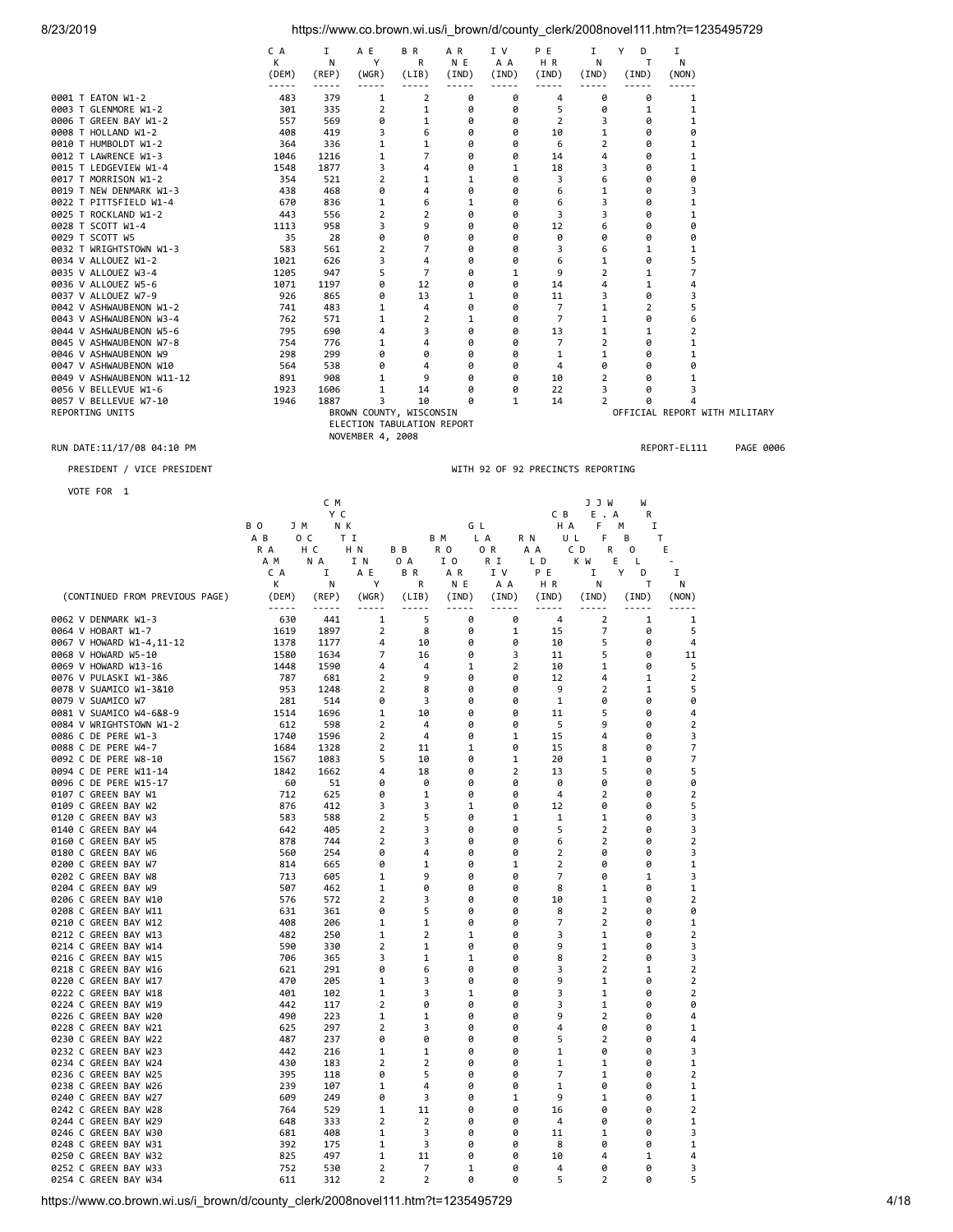8/23/2019 https://www.co.brown.wi.us/i\_brown/d/county\_clerk/2008novel111.htm?t=1235495729

REPORTING UNITS BROWN COUNTY, WISCONSIN OFFICIAL REPORT WITH MILITARY ELECTION TABULATION REPORT NOVEMBER 4, 2008

RUN DATE:11/17/08 04:10 PM REPORT-EL111 PAGE 0007

 PRESIDENT / VICE PRESIDENT WITH 92 OF 92 PRECINCTS REPORTING VOTE FOR 1 C M J J W W Y C C B E . A R BO JM NK GL HAFM I A BOCTI BMLARN UL FBT RA H C HN BB RO OR AA CD R O E A M NA IN OA IORI LD KWEL -CA I AE BRARIV PE I Y DI K N Y R NE AA HR N T N (CONTINUED FROM PREVIOUS PAGE) (DEM) (REP) (WGR) (LIB) (IND) (IND) (IND) (IND) (IND) (NON) ----- ----- ----- ----- ----- ----- ----- ----- ----- ----- 0256 C GREEN BAY W35 500 292 1 5 0 0 8 1 1 0 0258 C GREEN BAY W36 450 170 0 1 0 0 3 4 0 2 0260 C GREEN BAY W37 538 190 1 3 0 0 5 3 1 0 0262 C GREEN BAY W38 555 403 1 2 0 0 6 1 0 1<br>0264 C GREEN BAY W39 455 230 0 4 0 0 4 1 0 2 0264 C GREEN BAY W39 455 230 0 4 0 0 4 1 0 2 0266 C GREEN BAY W40 508 321 1 0 0 0 6 0 0 1 0268 C GREEN BAY W41 568 335 0 3 0 0 0 0 0 3 0270 C GREEN BAY W42 575 491 2 3 0 0 4 1 0272 C GREEN BAY W43 594 519 2 4 0 0 4 0 0 4 0274 C GREEN BAY W44 632 452 1 6 0 0 5 3 0 1 0276 C GREEN BAY W45 684 439 0 9 0 0 5 2 0 5 0278 C GREEN BAY W46 602 634 1 7 0 0 5 2 0 2 0280 C GREEN BAY W47 604 309 0 1 0 0 3 0 0 0 0282 C GREEN BAY W48 0284 C GREEN BAY W49 446 625 0 4 0 0 2 0 0 2 0286 C GREEN BAY W50 3 12 0 0 0 0 0 0 0 0 VOTE TOTAL 67269 55854 132 426 11 16 638 174 15 219 CANDIDATE TOTALS 67269 55854 132 426 11 16 638 174 15 219 CANDIDATE PERCENT ==================================================================================================================================== REPRESENTATIVE IN CONGRESS, DISTRICT 8 WITH 92 OF 92 PRECINCTS REPORTING VOTE FOR 1 W<sub>1</sub> **R R R R**  I S K T TA JG E E G O A -V E HR I E N N D N (DEM) (REP) (NON) ----- ----- ----- 0001 T EATON W1-2<br>19003 T GLENMORE W1-2 474 319 316 2 0003 T GLENMORE W1-2 319 316 2<br>10005 T GREEN BAY W1-2 319 316 2 0006 T GREEN BAY W1-2 559 561 1 0008 T HOLLAND W1-2 412 417 3<br>0010 T HUMBOLDT W1-2 412 417 417 417 417 0010 T HUMBOLDT W1-2 364 341 0<br>0012 T LAWRENCE W1-3 364 1218 3 0012 T LAWRENCE W1-3 1044 1218 3 0015 T LEDGEVIEW W1-4 1496 1914 0 0017 T MORRISON W1-2<br>
0017 T MORRISON W1-2<br>
0019 T NEW DENMARK W1-3<br>
1 457 441 1 0019 T NEW DENMARK W1-3<br>
0019 T NEW DENMARK W1-3<br>
0022 T PITTSFIELD W1-4<br>
680 837 1 0022 T PITTSFIELD W1-4 680 837 1<br>19025 T ROCKLAND W1-2 435 560 1 0025 T ROCKLAND W1-2 435 560 1<br>0025 T ROCKLAND W1-2 435 560 1<br>0028 T SCOTT W1-4 1085 991 0 0028 T SCOTT W1-4 1085 991 0 0029 T SCOTT W5 38 25 1 0032 T WRIGHTSTOWN W1-3 562 588<br>0034 V ALLOUEZ W1-2 598 553 5562 588 0034 V ALLOUEZ M1-2<br>
0034 V ALLOUEZ M1-2<br>
REPORTING UNITS<br>
REPORTING UNITS OFFICIAL REPORT WITH MILITARY ELECTION TABULATION REPORT NOVEMBER 4, 2008 RIIN DATE:11/17/08 04:10 PM REPORT-EL111 PAGE 0008 REPRESENTATIVE IN CONGRESS, DISTRICT 8 WITH 92 OF 92 PRECINCTS REPORTING VOTE FOR 1 where the contract of the contract of the contract of the contract of the contract of the contract of the contract of the contract of the contract of the contract of the contract of the contract of the contract of the cont **R R**  I S K T TA JG E E G O A - V E H R I E N N D N (CONTINUED FROM PREVIOUS PAGE) (DEM) (REP) (NON) ----- ----- ----- 0035 V ALLOUEZ W3-4 1169 987 2 0036 V ALLOUEZ W5-6 1065 1207 5 0037 V ALLOUEZ W7-9 951 844 3 0042 V ASHWAUBENON W1-2 711 503 1 0043 V ASHWAUBENON W3-4 751 577 0 0044 V ASHWAUBENON W5-6 789 697 5 0045 V ASHWAUBENON W7-8 0046 V ASHWAUBENON W9 320 277 1 0047 V ASHWAUBENON W10<br>19949 V ASHWAUBENON W11-12 12 12 1380 1907 1 0049 V ASHWAUBENON W11-12  $\begin{array}{cccc} 0 & 8 & 9 & 9 & 7 \\ 0 & 0 & 1 & 1 & 1 \\ 0 & 0 & 1 & 1 & 6 \end{array}$ 0056 V BELLEVUE W1-6<br>0057 V BELLEVUE W7-10 1917 1891 1891 7 0057 V BELLEVUE W7-10<br>0062 V DENMARK W1-3 19563 496

0062 V DENMARK W1-3 563 496 0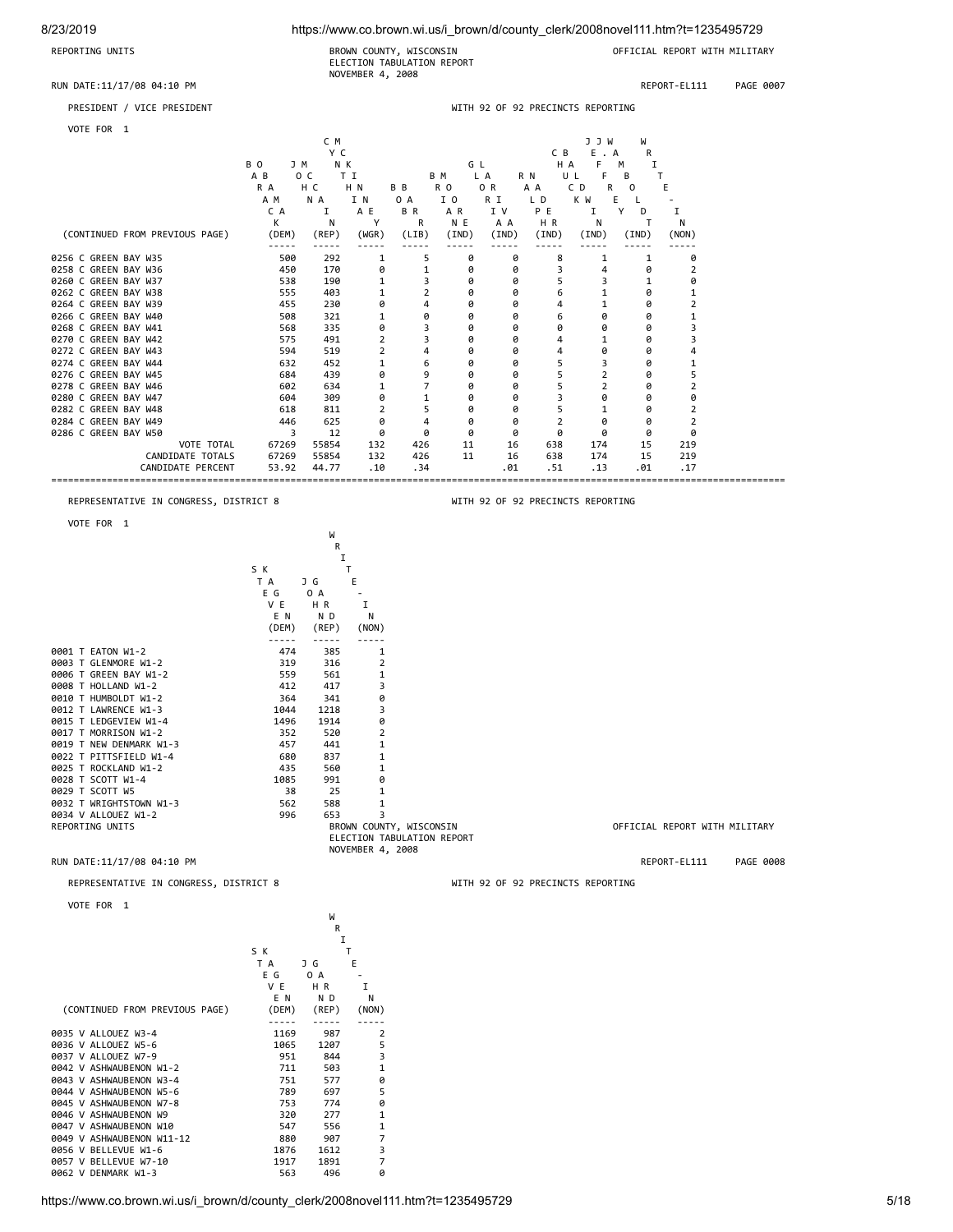

| 0064 V HOBART W1-7                                 | 1603           | 1902                 | 1                          |                                   |                               |           |
|----------------------------------------------------|----------------|----------------------|----------------------------|-----------------------------------|-------------------------------|-----------|
| 0067 V HOWARD W1-4,11-12<br>0068 V HOWARD W5-10    | 1415<br>1591   | 1142<br>1629         | 3<br>3                     |                                   |                               |           |
| 0069 V HOWARD W13-16                               | 1450           | 1576                 | 1                          |                                   |                               |           |
| 0076 V PULASKI W1-3&6                              | 779            | 713                  | 1                          |                                   |                               |           |
| 0078 V SUAMICO W1-3&10                             | 970            | 1225                 | 2                          |                                   |                               |           |
| 0079 V SUAMICO W7                                  | 301            | 490                  | 0                          |                                   |                               |           |
| 0081 V SUAMICO W4-6&8-9<br>0084 V WRIGHTSTOWN W1-2 | 1498<br>587    | 1689<br>630          | 3<br>1                     |                                   |                               |           |
| 0086 C DE PERE W1-3                                | 1738           | 1579                 | 5                          |                                   |                               |           |
| 0088 C DE PERE W4-7                                | 1656           | 1348                 | 4                          |                                   |                               |           |
| 0092 C DE PERE W8-10                               | 1456           | 1127                 | 9                          |                                   |                               |           |
| 0094 C DE PERE W11-14                              | 1813           | 1667                 | 6                          |                                   |                               |           |
| 0096 C DE PERE W15-17<br>0107 C GREEN BAY W1       | 65<br>715      | 44<br>610            | 0<br>6                     |                                   |                               |           |
| 0109 C GREEN BAY W2                                | 700            | 449                  | 4                          |                                   |                               |           |
| 0120 C GREEN BAY W3                                | 597            | 573                  | 0                          |                                   |                               |           |
| 0140 C GREEN BAY W4                                | 627            | 408                  | 1                          |                                   |                               |           |
| 0160 C GREEN BAY W5                                | 875            | 739                  | 0                          |                                   |                               |           |
| 0180 C GREEN BAY W6<br>0200 C GREEN BAY W7         | 524            | 267                  | 1<br>0                     |                                   |                               |           |
| 0202 C GREEN BAY W8                                | 784<br>718     | 663<br>609           | 1                          |                                   |                               |           |
| 0204 C GREEN BAY W9                                | 497            | 461                  | 0                          |                                   |                               |           |
| 0206 C GREEN BAY W10                               | 606            | 544                  | 2                          |                                   |                               |           |
| 0208 C GREEN BAY W11                               | 597            | 377                  | 1                          |                                   |                               |           |
| 0210 C GREEN BAY W12                               | 397            | 211                  | 0                          |                                   |                               |           |
| 0212 C GREEN BAY W13<br>0214 C GREEN BAY W14       | 452<br>601     | 250<br>303           | 1<br>0                     |                                   |                               |           |
| 0216 C GREEN BAY W15                               | 686            | 374                  | 1                          |                                   |                               |           |
| 0218 C GREEN BAY W16                               | 614            | 298                  | 0                          |                                   |                               |           |
| 0220 C GREEN BAY W17                               | 447            | 207                  | 3                          |                                   |                               |           |
| 0222 C GREEN BAY W18                               | 381            | 114                  | 0                          |                                   |                               |           |
| 0224 C GREEN BAY W19<br>0226 C GREEN BAY W20       | 405            | 141<br>215           | 2<br>1                     |                                   |                               |           |
| 0228 C GREEN BAY W21                               | 486<br>609     | 285                  | 1                          |                                   |                               |           |
| 0230 C GREEN BAY W22                               | 463            | 243                  | 0                          |                                   |                               |           |
| REPORTING UNITS                                    |                |                      | BROWN COUNTY, WISCONSIN    |                                   | OFFICIAL REPORT WITH MILITARY |           |
|                                                    |                |                      | ELECTION TABULATION REPORT |                                   |                               |           |
| RUN DATE:11/17/08 04:10 PM                         |                |                      | NOVEMBER 4, 2008           |                                   | REPORT-EL111                  | PAGE 0009 |
|                                                    |                |                      |                            |                                   |                               |           |
| REPRESENTATIVE IN CONGRESS, DISTRICT 8             |                |                      |                            | WITH 92 OF 92 PRECINCTS REPORTING |                               |           |
|                                                    |                |                      |                            |                                   |                               |           |
|                                                    |                |                      |                            |                                   |                               |           |
| VOTE FOR 1                                         |                | W                    |                            |                                   |                               |           |
|                                                    |                | R                    |                            |                                   |                               |           |
|                                                    | S K            | I<br>т               |                            |                                   |                               |           |
|                                                    | T A            | J G                  | Ε                          |                                   |                               |           |
|                                                    | ΕG             | 0 A                  |                            |                                   |                               |           |
|                                                    | V E            | ΗR                   | I                          |                                   |                               |           |
|                                                    | E N            | N D                  | Ν                          |                                   |                               |           |
| (CONTINUED FROM PREVIOUS PAGE)                     | (DEM)<br>----- | (REP)<br>$- - - - -$ | (NON)<br>$- - - - -$       |                                   |                               |           |
| 0232 C GREEN BAY W23                               | 418            | 222                  | 0                          |                                   |                               |           |
| 0234 C GREEN BAY W24                               | 409            | 190                  | 0                          |                                   |                               |           |
| 0236 C GREEN BAY W25                               | 374            | 133                  | 0                          |                                   |                               |           |
| 0238 C GREEN BAY W26<br>0240 C GREEN BAY W27       | 227<br>592     | 109<br>258           | 1<br>1                     |                                   |                               |           |
| 0242 C GREEN BAY W28                               | 792            | 507                  | 1                          |                                   |                               |           |
| 0244 C GREEN BAY W29                               | 615            | 346                  | 1                          |                                   |                               |           |
| 0246 C GREEN BAY W30                               | 671            | 408                  | 1                          |                                   |                               |           |
| 0248 C GREEN BAY W31                               | 376            | 189                  | 1                          |                                   |                               |           |
| 0250 C GREEN BAY W32<br>0252 C GREEN BAY W33       | 826<br>771     | 505<br>518           | 3<br>2                     |                                   |                               |           |
| 0254 C GREEN BAY W34                               | 588            | 319                  | 3                          |                                   |                               |           |
| 0256 C GREEN BAY W35                               | 474            | 319                  | 0                          |                                   |                               |           |
| 0258 C GREEN BAY W36                               | 429            | 190                  | 0                          |                                   |                               |           |
| 0260 C GREEN BAY W37                               | 520            | 204                  | 2                          |                                   |                               |           |
| 0262 C GREEN BAY W38                               | 555            | 397                  | 0                          |                                   |                               |           |
| 0264 C GREEN BAY W39<br>0266 C GREEN BAY W40       | 433<br>488     | 236<br>316           | 1<br>2                     |                                   |                               |           |
| 0268 C GREEN BAY W41                               | 541            | 346                  | 1                          |                                   |                               |           |
| 0270 C GREEN BAY W42                               | 575            | 482                  | 0                          |                                   |                               |           |
| 0272 C GREEN BAY W43                               | 599            | 509                  | 1                          |                                   |                               |           |
| 0274 C GREEN BAY W44                               | 591            | 486                  | 0                          |                                   |                               |           |
| 0276 C GREEN BAY W45<br>0278 C GREEN BAY W46       | 691<br>583     | 431<br>648           | 0<br>0                     |                                   |                               |           |
| 0280 C GREEN BAY W47                               | 581            | 299                  | 0                          |                                   |                               |           |
| 0282 C GREEN BAY W48                               | 604            | 812                  | 0                          |                                   |                               |           |
| 0284 C GREEN BAY W49                               | 475            | 597                  | 0                          |                                   |                               |           |
| 0286 C GREEN BAY W50                               | 3              | 11                   | 0                          |                                   |                               |           |
| <b>VOTE TOTAL</b><br>CANDIDATE TOTALS              | 66069<br>66069 | 56184<br>56184       | 140<br>140                 |                                   |                               |           |
| CANDIDATE PERCENT                                  | 53.98          | 45.90                | . 11                       |                                   |                               |           |

VOTE FOR 1



STATE SENATOR DISTRICT 2 STATE SENATOR DISTRICT 2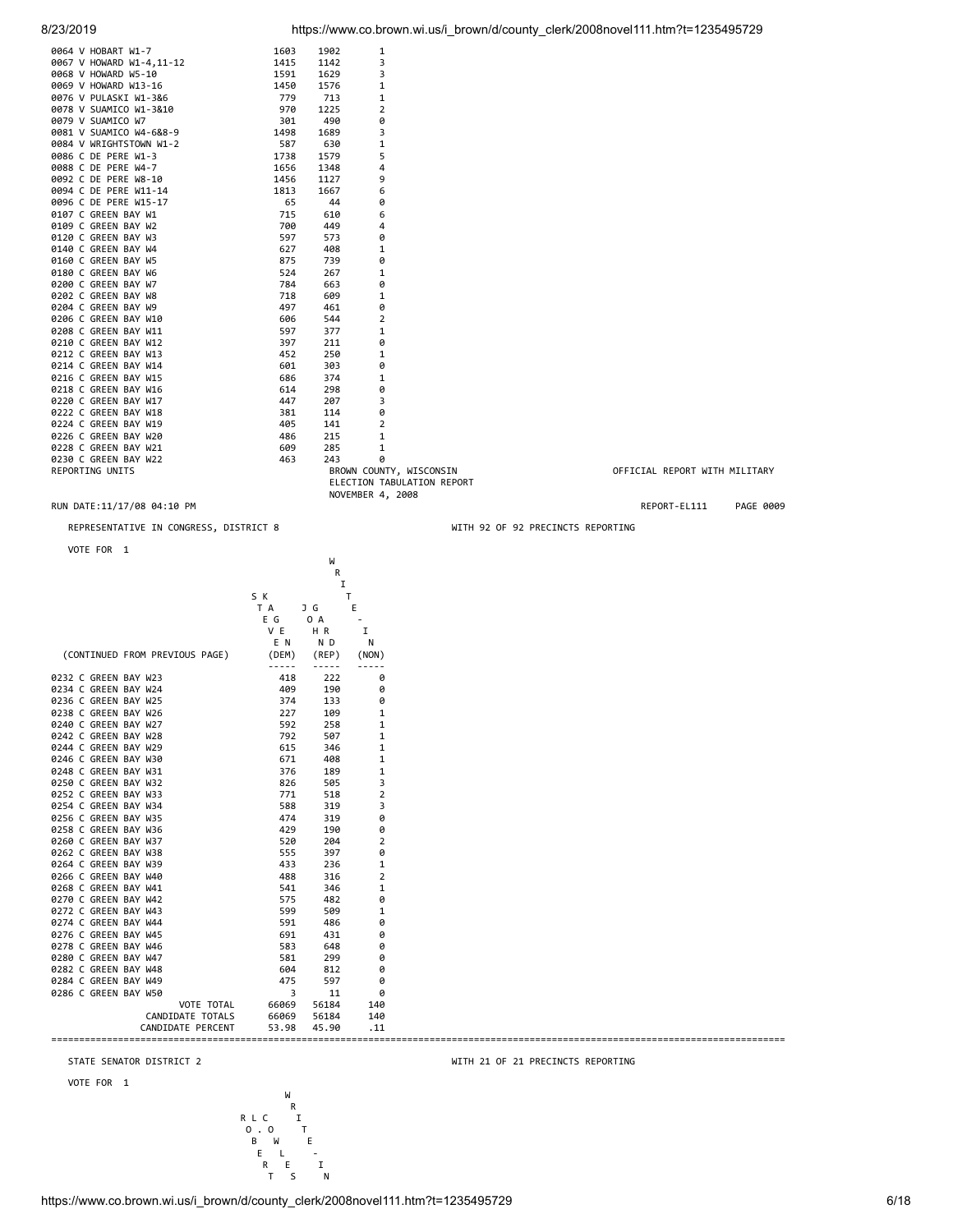

https://www.co.brown.wi.us/i\_brown/d/county\_clerk/2008novel111.htm?t=1235495729 7/18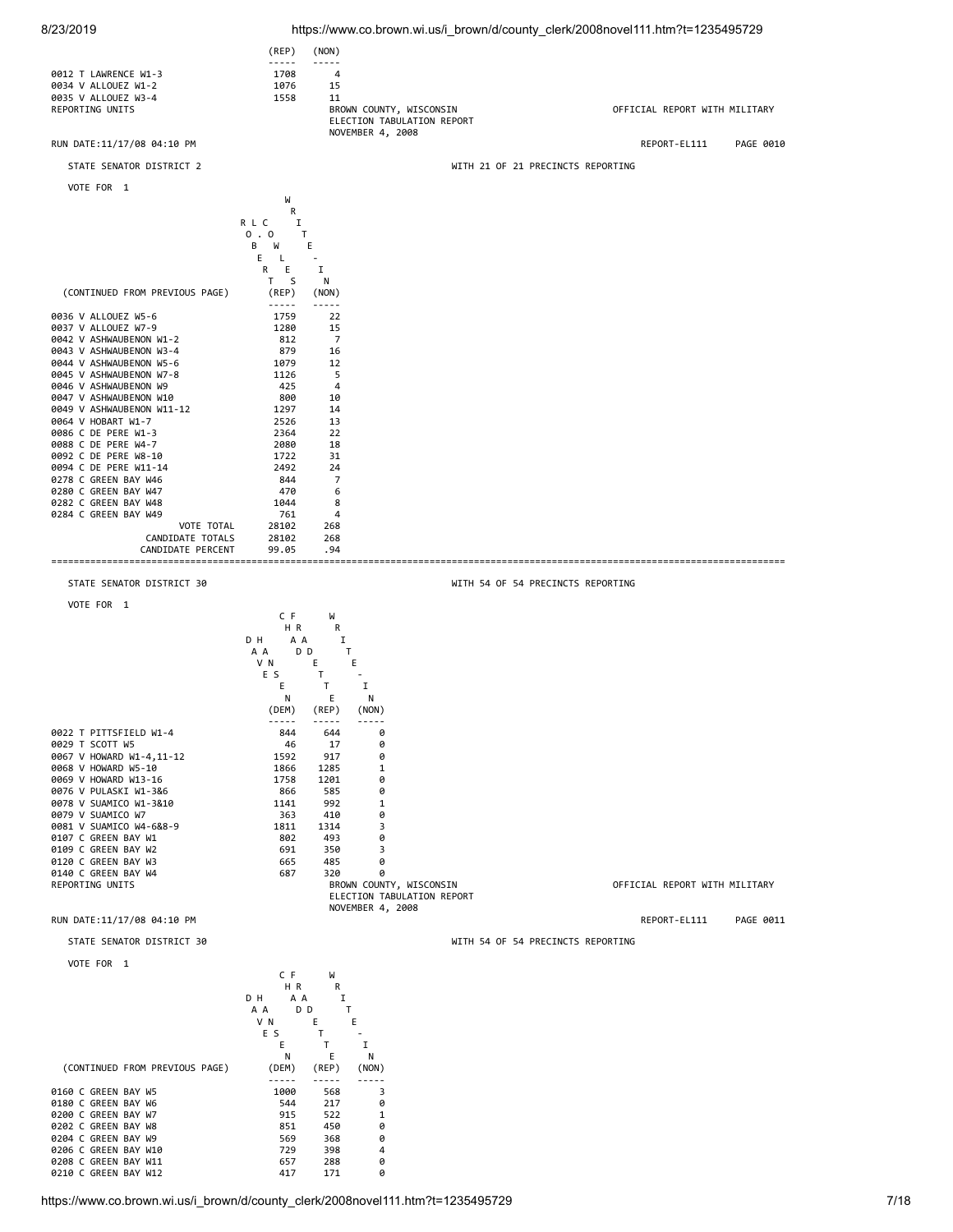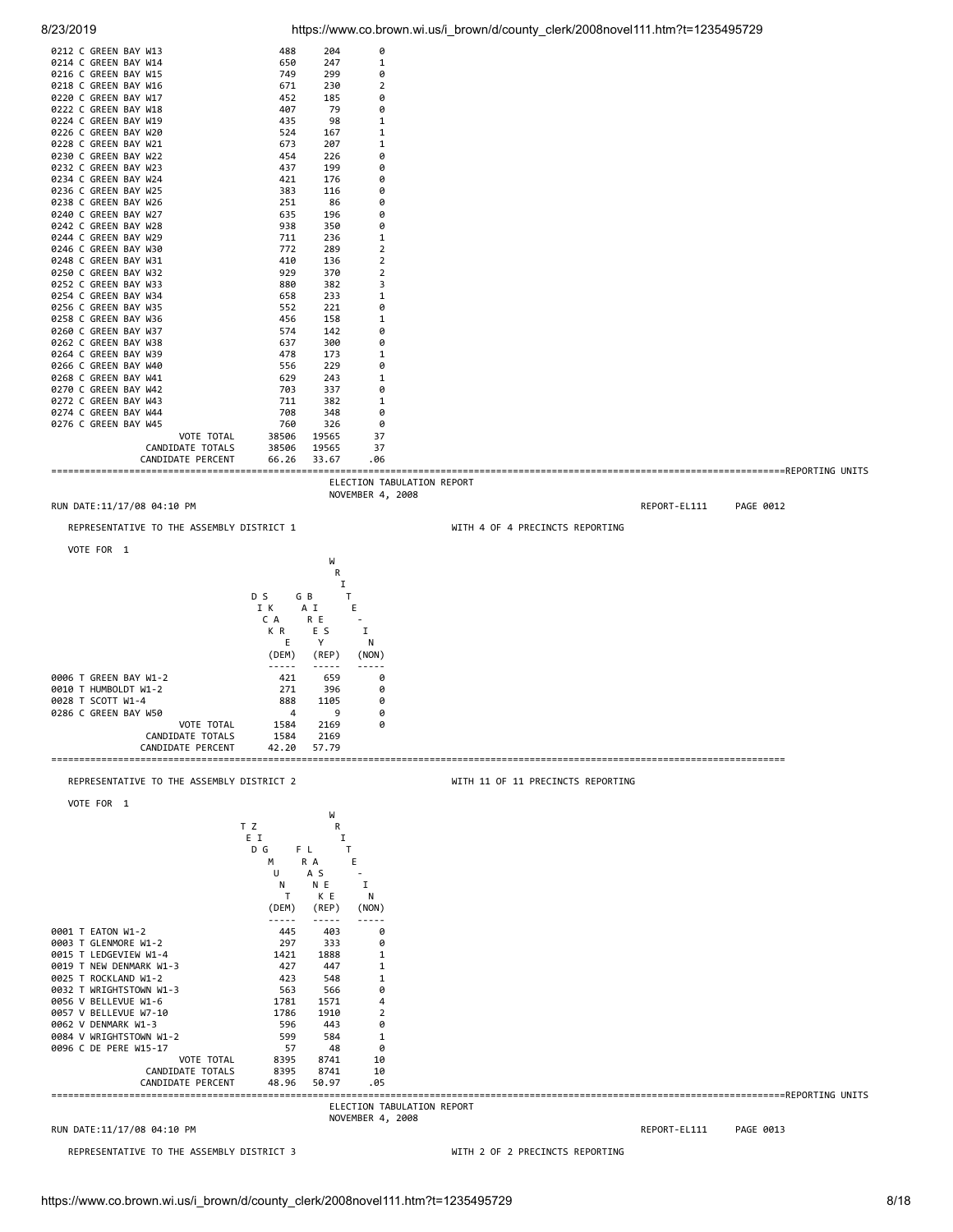

https://www.co.brown.wi.us/i\_brown/d/county\_clerk/2008novel111.htm?t=1235495729 9/18

0140 C GREEN BAY W4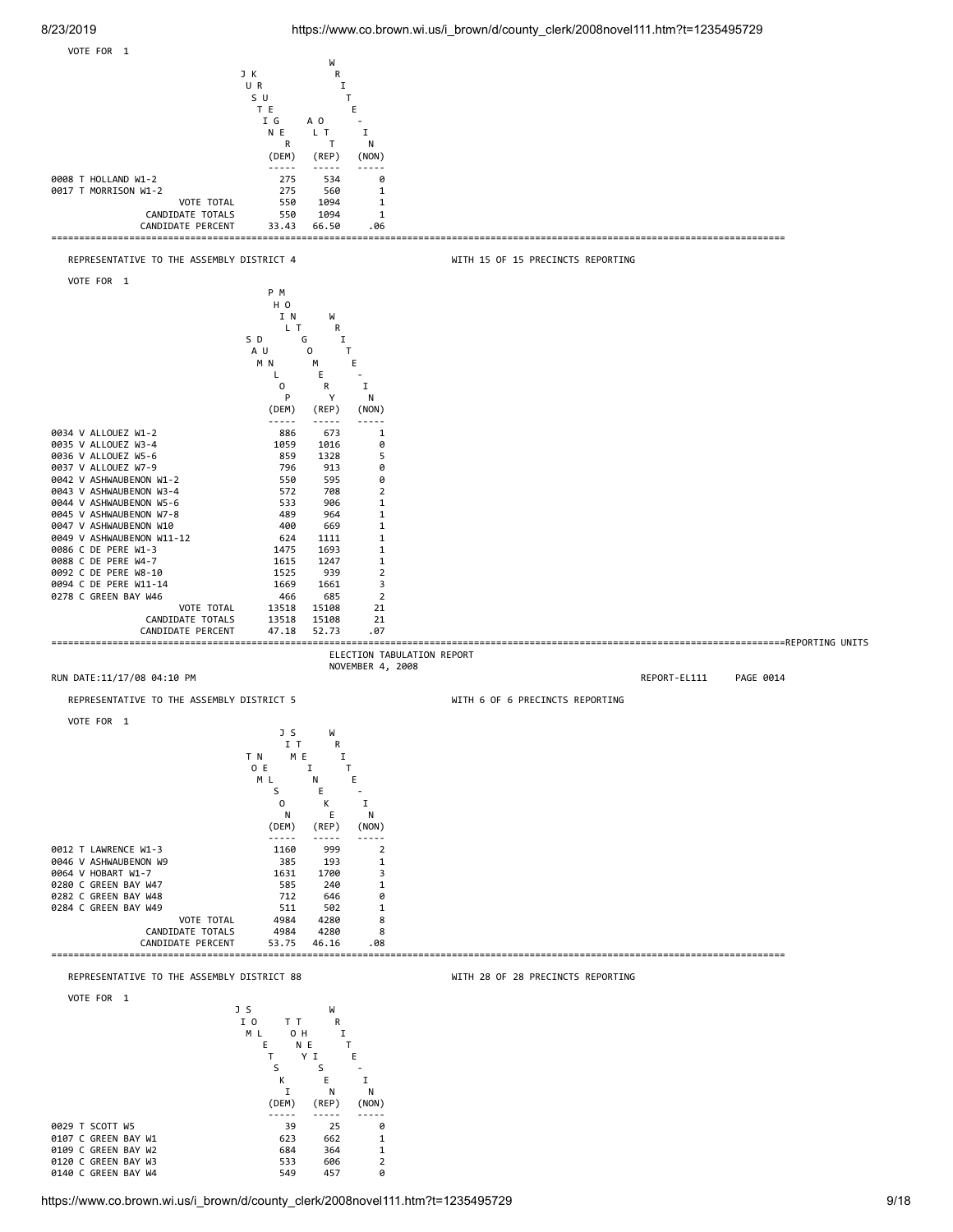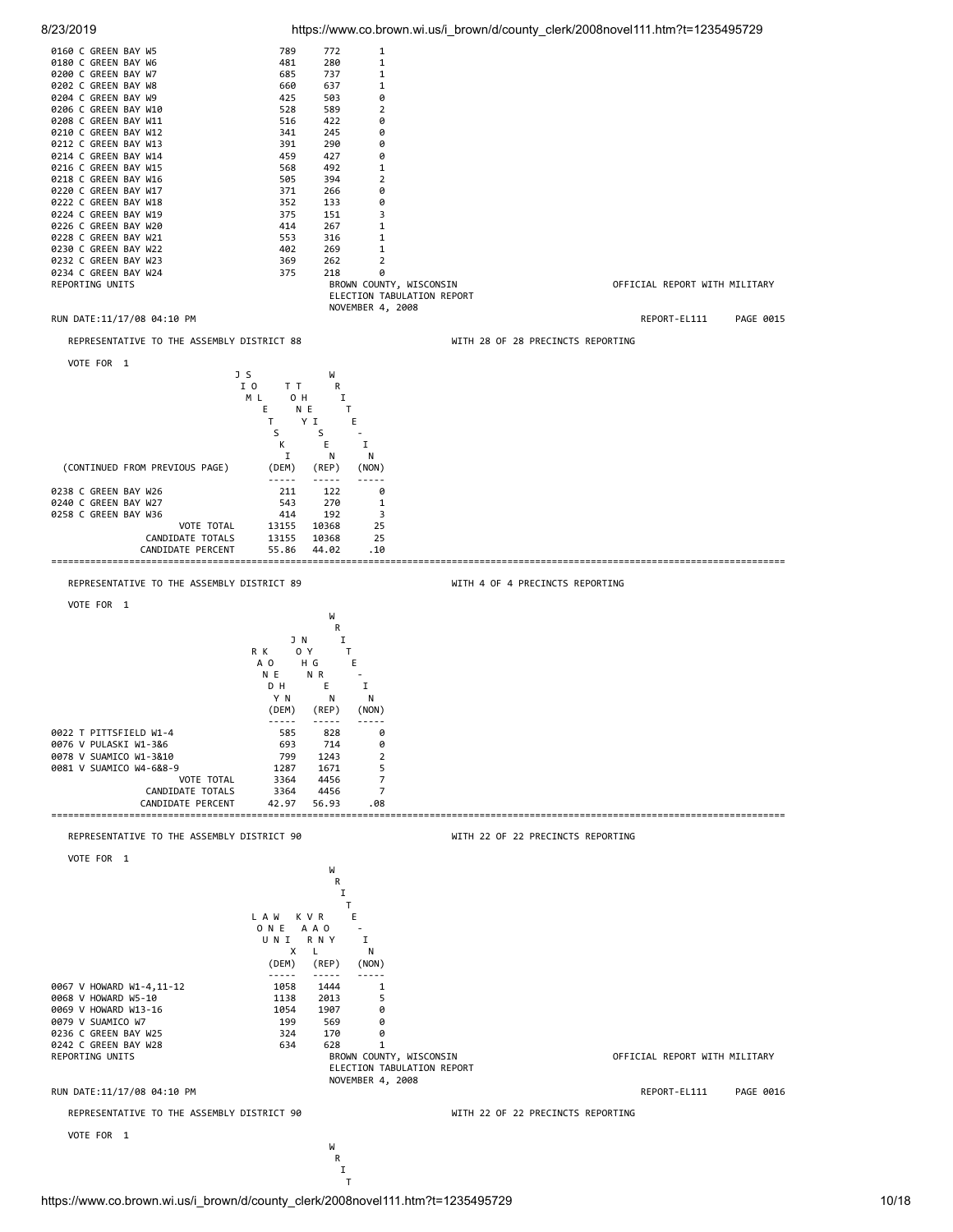|                                                     | L A W                  | K V R                            | Ε                       |                            |                                   |                                    |           |
|-----------------------------------------------------|------------------------|----------------------------------|-------------------------|----------------------------|-----------------------------------|------------------------------------|-----------|
|                                                     | O N E<br>UNI           | A A O<br>R N Y                   | I                       |                            |                                   |                                    |           |
| (CONTINUED FROM PREVIOUS PAGE)                      | х<br>(DEM)<br>-----    | L<br>(REP)<br>$- - - -$          | Ν<br>(NON)<br>-----     |                            |                                   |                                    |           |
| 0244 C GREEN BAY W29<br>0246 C GREEN BAY W30        | 525<br>551             | 405<br>500                       | 0<br>0                  |                            |                                   |                                    |           |
| 0248 C GREEN BAY W31                                | 328                    | 215                              | 1                       |                            |                                   |                                    |           |
| 0250 C GREEN BAY W32<br>0252 C GREEN BAY W33        | 657<br>635             | 625<br>611                       | 1<br>2                  |                            |                                   |                                    |           |
| 0254 C GREEN BAY W34                                | 497                    | 383                              | 0                       |                            |                                   |                                    |           |
| 0256 C GREEN BAY W35<br>0260 C GREEN BAY W37        | 414<br>471             | 344<br>241                       | 1<br>2                  |                            |                                   |                                    |           |
| 0262 C GREEN BAY W38<br>0264 C GREEN BAY W39        | 411<br>360             | 514<br>283                       | 0<br>0                  |                            |                                   |                                    |           |
| 0266 C GREEN BAY W40<br>0268 C GREEN BAY W41        | 410<br>416             | 371<br>444                       | 0<br>1                  |                            |                                   |                                    |           |
| 0270 C GREEN BAY W42                                | 439                    | 588                              | 1                       |                            |                                   |                                    |           |
| 0272 C GREEN BAY W43<br>0274 C GREEN BAY W44        | 465<br>480             | 617<br>566                       | 0<br>0                  |                            |                                   |                                    |           |
| 0276 C GREEN BAY W45<br>VOTE TOTAL                  | 550<br>12016           | 521<br>13959                     | 1<br>17                 |                            |                                   |                                    |           |
| CANDIDATE TOTALS                                    | 12016                  | 13959                            | 17                      |                            |                                   |                                    |           |
| CANDIDATE PERCENT                                   | 46.22                  | 53.70                            | .06                     |                            |                                   | ================================== |           |
| DISTRICT ATTORNEY                                   |                        |                                  |                         |                            | WITH 92 OF 92 PRECINCTS REPORTING |                                    |           |
| VOTE FOR 1<br>JPZ                                   | W                      |                                  |                         |                            |                                   |                                    |           |
|                                                     | 0 . A<br>R             |                                  |                         |                            |                                   |                                    |           |
| H                                                   | К<br>I<br>Ν<br>0       | т                                |                         |                            |                                   |                                    |           |
|                                                     | W<br>S                 | Ε                                |                         |                            |                                   |                                    |           |
|                                                     | К                      | 1                                |                         |                            |                                   |                                    |           |
|                                                     | I<br>(REP)             | Ν<br>(NON)                       |                         |                            |                                   |                                    |           |
| 0001 T EATON W1-2                                   | $- - - - -$<br>657     | 3                                |                         |                            |                                   |                                    |           |
| 0003 T GLENMORE W1-2<br>0006 T GREEN BAY W1-2       | 497<br>847             | 3<br>5                           |                         |                            |                                   |                                    |           |
| 0008 T HOLLAND W1-2                                 | 598                    | 7                                |                         |                            |                                   |                                    |           |
| 0010 T HUMBOLDT W1-2<br>0012 T LAWRENCE W1-3        | 493<br>1742            | 3<br>5                           |                         |                            |                                   |                                    |           |
| 0015 T LEDGEVIEW W1-4<br>0017 T MORRISON W1-2       | 2646<br>676            | 10<br>6                          |                         |                            |                                   |                                    |           |
| 0019 T NEW DENMARK W1-3                             | 665                    | 2                                |                         |                            |                                   |                                    |           |
| 0022 T PITTSFIELD W1-4<br>0025 T ROCKLAND W1-2      | 1184<br>771            | 3<br>2                           |                         |                            |                                   |                                    |           |
| 0028 T SCOTT W1-4<br>0029 T SCOTT W5                | 1515<br>47             | 15<br>0                          |                         |                            |                                   |                                    |           |
| 0032 T WRIGHTSTOWN W1-3                             | 861                    | 0                                |                         |                            |                                   |                                    |           |
| 0034 V ALLOUEZ W1-2<br>REPORTING UNITS              | 1106                   | 15                               | BROWN COUNTY, WISCONSIN |                            |                                   | OFFICIAL REPORT WITH MILITARY      |           |
|                                                     |                        |                                  | NOVEMBER 4, 2008        | ELECTION TABULATION REPORT |                                   |                                    |           |
| RUN DATE:11/17/08 04:10 PM                          |                        |                                  |                         |                            |                                   | REPORT-EL111                       | PAGE 0017 |
| DISTRICT ATTORNEY                                   |                        |                                  |                         |                            | WITH 92 OF 92 PRECINCTS REPORTING |                                    |           |
| VOTE FOR 1<br>JPZ                                   | W                      |                                  |                         |                            |                                   |                                    |           |
| H                                                   | 0 . A<br>R<br>K<br>1   |                                  |                         |                            |                                   |                                    |           |
|                                                     | N<br>$\circ$<br>W      | Τ<br>Ε                           |                         |                            |                                   |                                    |           |
|                                                     | S                      |                                  |                         |                            |                                   |                                    |           |
|                                                     | К<br>I                 | I<br>N                           |                         |                            |                                   |                                    |           |
| (CONTINUED FROM PREVIOUS PAGE)                      | (REP)<br>$- - - - - -$ | (NON)                            |                         |                            |                                   |                                    |           |
| 0035 V ALLOUEZ W3-4<br>0036 V ALLOUEZ W5-6          | 1579<br>1810           | 5<br>15                          |                         |                            |                                   |                                    |           |
| 0037 V ALLOUEZ W7-9                                 | 1322                   | 11                               |                         |                            |                                   |                                    |           |
| 0042 V ASHWAUBENON W1-2<br>0043 V ASHWAUBENON W3-4  | 837<br>917             | 5<br>10                          |                         |                            |                                   |                                    |           |
| 0044 V ASHWAUBENON W5-6<br>0045 V ASHWAUBENON W7-8  | 1130<br>1166           | $\overline{7}$<br>$\overline{7}$ |                         |                            |                                   |                                    |           |
| 0046 V ASHWAUBENON W9                               | 445                    | 3                                |                         |                            |                                   |                                    |           |
| 0047 V ASHWAUBENON W10<br>0049 V ASHWAUBENON W11-12 | 842<br>1329            | 6<br>6                           |                         |                            |                                   |                                    |           |
| 0056 V BELLEVUE W1-6<br>0057 V BELLEVUE W7-10       | 2491<br>2909           | 21<br>22                         |                         |                            |                                   |                                    |           |
| 0062 V DENMARK W1-3                                 | 771                    | $\overline{4}$                   |                         |                            |                                   |                                    |           |
| 0064 V HOBART W1-7<br>0067 V HOWARD W1-4,11-12      | 2604<br>1790           | $\overline{7}$<br>16             |                         |                            |                                   |                                    |           |
| 0068 V HOWARD W5-10<br>0069 V HOWARD W13-16         | 2425<br>2331           | 15<br>12                         |                         |                            |                                   |                                    |           |
| 0076 V PULASKI W1-3&6                               | 1071                   | 6                                |                         |                            |                                   |                                    |           |
| 0078 V SUAMICO W1-3&10<br>0079 V SUAMICO W7         | 1681<br>644            | 16<br>10                         |                         |                            |                                   |                                    |           |
| 0081 V SUAMICO W4-6&8-9<br>0084 V WRIGHTSTOWN W1-2  | 2441<br>879            | 11<br>4                          |                         |                            |                                   |                                    |           |
| 0086 C DE PERE W1-3                                 | 2424                   | 18                               |                         |                            |                                   |                                    |           |
| 0088 C DE PERE W4-7<br>0092 C DE PERE W8-10         | 2150<br>1726           | 15<br>35                         |                         |                            |                                   |                                    |           |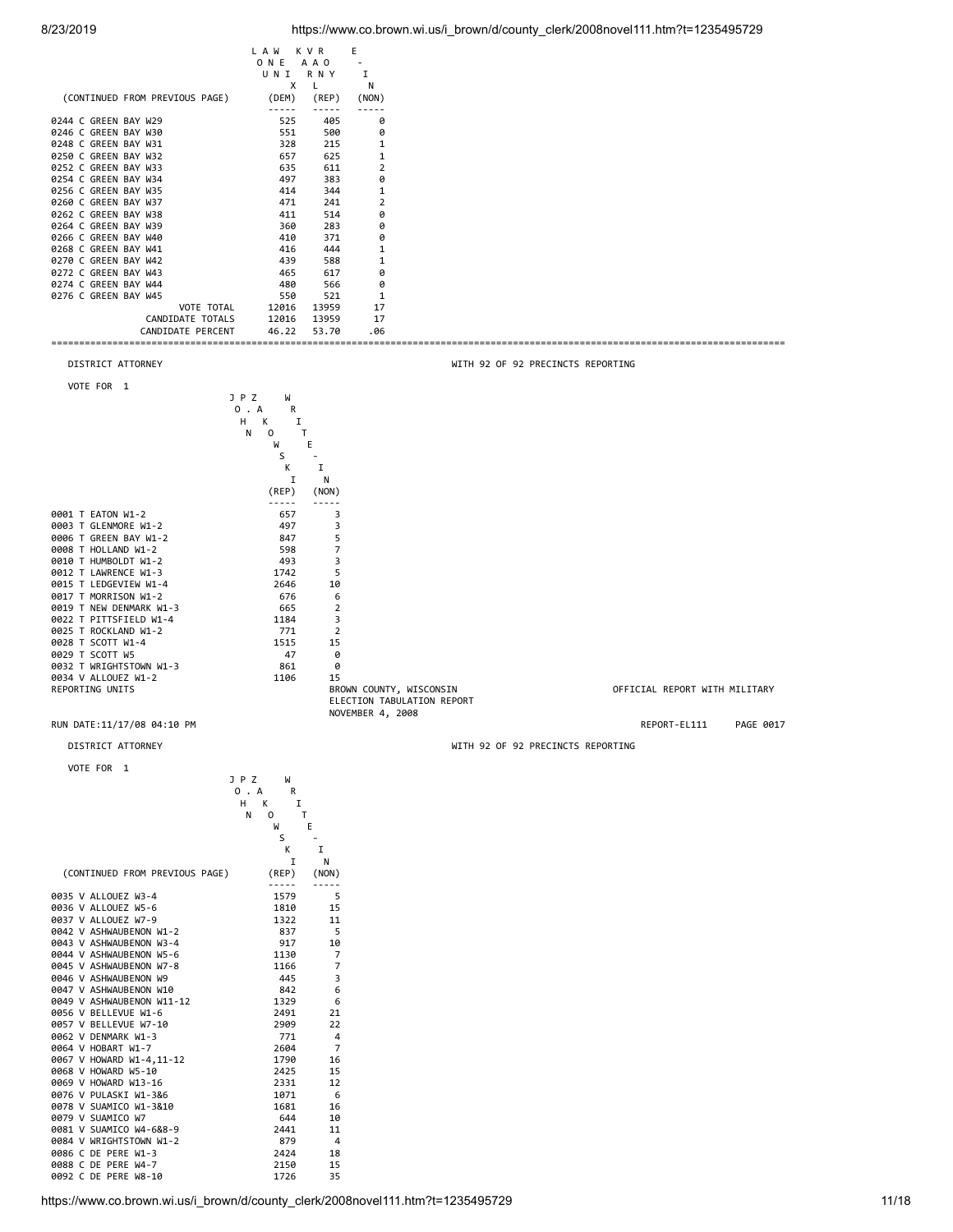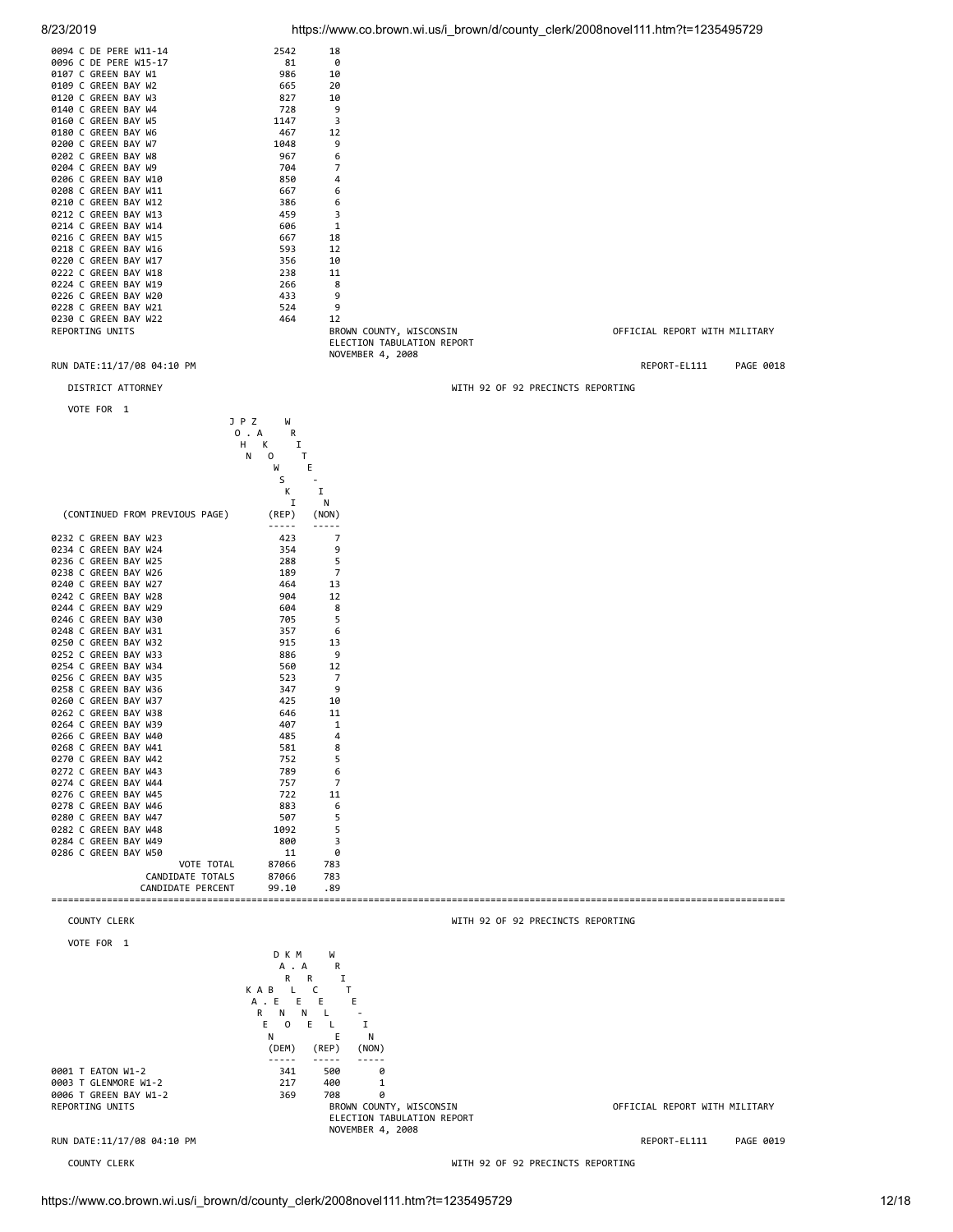# VOTE FOR 1

|                                | D K M                        | W                 |                            |
|--------------------------------|------------------------------|-------------------|----------------------------|
|                                | A . A                        | R                 |                            |
|                                | R                            | I<br>R            |                            |
|                                | K A B<br>L.                  | c                 | T                          |
|                                | A . E<br>Ε                   | Е                 | Ε                          |
|                                | N<br>R.<br>N                 | L.                |                            |
|                                | $\overline{\mathbf{0}}$<br>Е | E<br>$\mathsf{L}$ | I                          |
| (CONTINUED FROM PREVIOUS PAGE) | N<br>(DEM)                   | E                 | N                          |
|                                | $- - - - -$                  | (REP)<br>-----    | (NON)<br>-----             |
| 0008 T HOLLAND W1-2            | 310                          | 482               | 0                          |
| 0010 T HUMBOLDT W1-2           | 272                          | 403               | 0                          |
| 0012 T LAWRENCE W1-3           | 804                          | 1359              | 0                          |
| 0015 T LEDGEVIEW W1-4          | 1250                         | 2010              | $\overline{2}$             |
| 0017 T MORRISON W1-2           | 285                          | 558               | 1                          |
| 0019 T NEW DENMARK W1-3        | 321                          | 527               | 0                          |
| 0022 T PITTSFIELD W1-4         | 526                          | 924               | 1                          |
| 0025 T ROCKLAND W1-2           | 315                          | 647               | 0                          |
| 0028 T SCOTT W1-4              | 838                          | 1155              | 1                          |
| 0029 T SCOTT W5                | 26                           | 38                | 0                          |
|                                |                              |                   |                            |
| 0032 T WRIGHTSTOWN W1-3        | 414                          | 689               | 0                          |
| 0034 V ALLOUEZ W1-2            | 812                          | 759               | 1                          |
| 0035 V ALLOUEZ W3-4            | 948                          | 1127              | 0                          |
| 0036 V ALLOUEZ W5-6            | 784                          | 1406              | 3                          |
| 0037 V ALLOUEZ W7-9            | 758                          | 955               | $\mathbf 2$                |
| 0042 V ASHWAUBENON W1-2        | 610                          | 536               | 0                          |
| 0043 V ASHWAUBENON W3-4        | 646                          | 624               | $\overline{2}$             |
| 0044 V ASHWAUBENON W5-6        | 656                          | 791               | 0                          |
| 0045 V ASHWAUBENON W7-8        | 607                          | 851               | 0                          |
| 0046 V ASHWAUBENON W9          | 266                          | 313               | 0                          |
| 0047 V ASHWAUBENON W10         | 482                          | 572               | 1                          |
| 0049 V ASHWAUBENON W11-12      | 722                          | 972               | 1                          |
| 0056 V BELLEVUE W1-6           | 1558                         | 1785              | 4                          |
| 0057 V BELLEVUE W7-10          | 1494                         | 2173              | $\overline{2}$             |
| 0062 V DENMARK W1-3            | 465                          | 553               | 0                          |
| 0064 V HOBART W1-7             | 1247                         | 2069              | 0                          |
|                                |                              |                   |                            |
| 0067 V HOWARD W1-4,11-12       | 1138                         | 1317              | 1                          |
| 0068 V HOWARD W5-10            | 1225                         | 1841              | 4                          |
| 0069 V HOWARD W13-16           | 1150                         | 1713              | 1                          |
| 0076 V PULASKI W1-3&6          | 621                          | 791               | 1                          |
| 0078 V SUAMICO W1-3&10         | 814                          | 1251              | 1                          |
| 0079 V SUAMICO W7              | 262                          | 486               | $\overline{2}$             |
| 0081 V SUAMICO W4-6&8-9        | 1192                         | 1830              | 0                          |
| 0084 V WRIGHTSTOWN W1-2        | 510                          | 650               | 1                          |
| 0086 C DE PERE W1-3            | 1329                         | 1819              | $\overline{2}$             |
| 0088 C DE PERE W4-7            | 1341                         | 1527              | $\mathbf 1$                |
| 0092 C DE PERE W8-10           | 1264                         | 1114              | 3                          |
|                                |                              |                   |                            |
| 0094 C DE PERE W11-14          | 1498                         | 1805              | 3                          |
| 0096 C DE PERE W15-17          | 47                           | 55                | 0                          |
| 0107 C GREEN BAY W1            | 557                          | 717               | 0                          |
| 0109 C GREEN BAY W2            | 585                          | 389               | 3                          |
| 0120 C GREEN BAY W3            | 467                          | 663               | 0                          |
| 0140 C GREEN BAY W4            | 496                          | 485               | 0                          |
| 0160 C GREEN BAY W5            | 695                          | 838               | $\overline{2}$             |
| 0180 C GREEN BAY W6            | 458                          | 293               | 0                          |
| 0200 C GREEN BAY W7            | 592                          | 819               | $\mathbf{1}$               |
| 0202 C GREEN BAY W8            | 574                          | 715               | 0                          |
| 0204 C GREEN BAY W9            | 396                          | 521               | 1                          |
| 0206 C GREEN BAY W10           | 462                          | 645               | 1                          |
| REPORTING UNITS                |                              |                   |                            |
|                                |                              |                   | BROWN COUNTY, WISCONSIN    |
|                                |                              |                   | ELECTION TABULATION REPORT |
|                                |                              |                   | NOVEMBER 4, 2008           |
| RUN DATE:11/17/08 04:10 PM     |                              |                   |                            |

VOTE FOR 1

|                                | D K M      | W        |                |
|--------------------------------|------------|----------|----------------|
|                                | A . A      | R        |                |
|                                | R          | I<br>R   |                |
|                                | L<br>K A B | C<br>т   |                |
|                                | A.E<br>E.  | - E      | E              |
|                                | N<br>R     | N<br>-L. |                |
|                                | E<br>0     | Е<br>L   | I              |
|                                | N          | E        | N              |
| (CONTINUED FROM PREVIOUS PAGE) | (DEM)      | (REP)    | (NON)          |
|                                |            |          |                |
| 0208 C GREEN BAY W11           | 497        | 433      | 0              |
| 0210 C GREEN BAY W12           | 287        | 300      | 1              |
| 0212 C GREEN BAY W13           | 351        | 337      | 1              |
| 0214 C GREEN BAY W14           | 423        | 467      | 0              |
| 0216 C GREEN BAY W15           | 602        | 424      | 1              |
| 0218 C GREEN BAY W16           | 502        | 385      | 1              |
| 0220 C GREEN BAY W17           | 385        | 238      | 0              |
| 0222 C GREEN BAY W18           | 345        | 134      | $\overline{2}$ |
| 0224 C GREEN BAY W19           | 372        | 157      | 1              |
| 0226 C GREEN BAY W20           | 395        | 288      | 1              |
| 0228 C GREEN BAY W21           | 523        | 344      | 1              |
| 0230 C GREEN BAY W22           | 381        | 288      | 0              |
| 0232 C GREEN BAY W23           | 351        | 279      | 0              |
| 0234 C GREEN BAY W24           | 374        | 216      | 0              |
| 0236 C GREEN BAY W25           | 342        | 148      | 0              |
| 0238 C GREEN BAY W26           | 210        | 118      | 0              |
| 0240 C GREEN BAY W27           | 508        | 301      | 0              |
| 0242 C GREEN BAY W28           | 620        | 617      | 0              |
| 0244 C GREEN BAY W29           | 531        | 381      | 1              |
| 0246 C GREEN BAY W30           | 545        | 497      | ø              |
|                                |            |          |                |

COUNTY CLERK WITH 92 OF 92 PRECINCTS REPORTING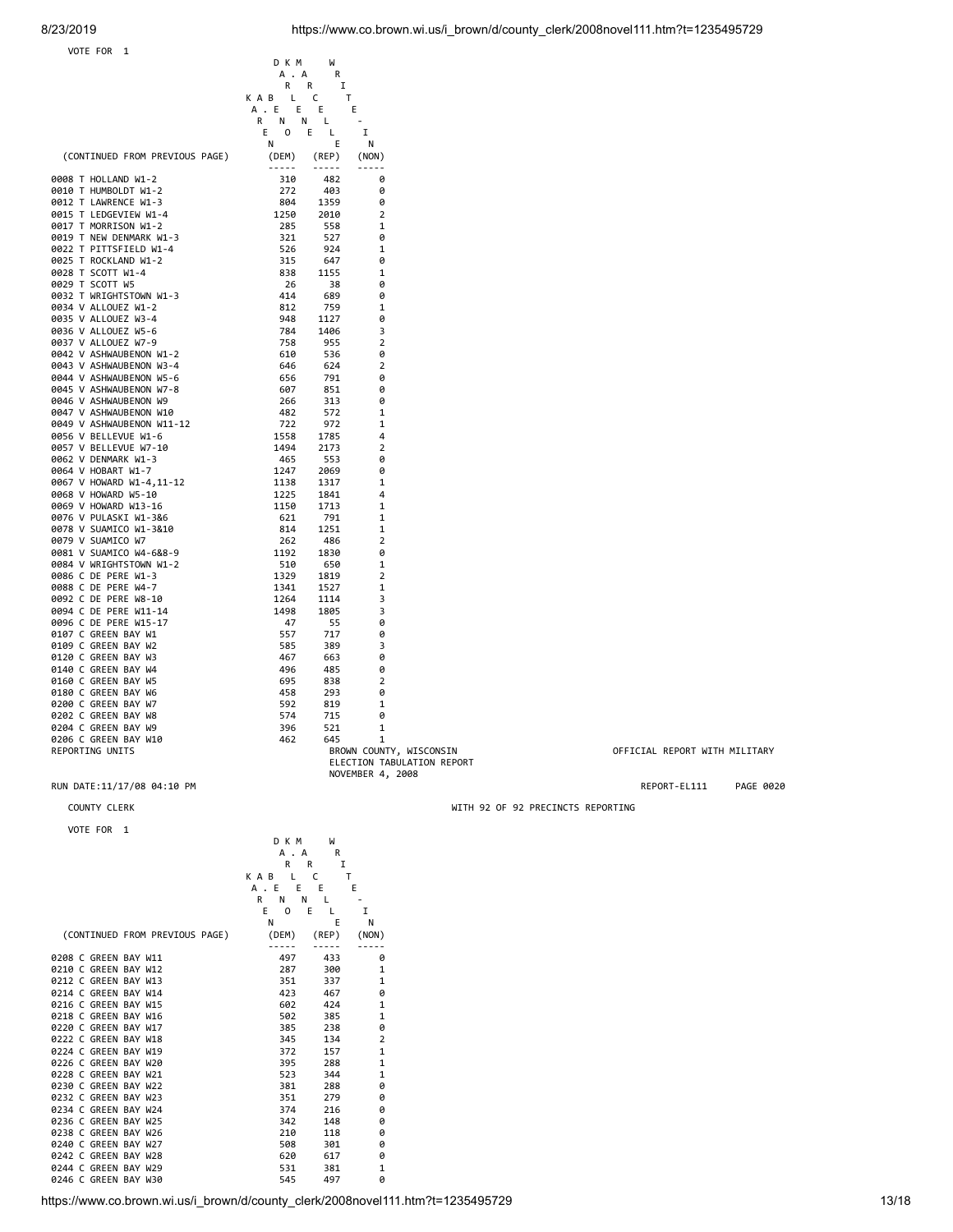| RUN DATE:11/17/08 04:10 PM |       |       |                  | REPORT-EL111<br>PAGE 0021  |
|----------------------------|-------|-------|------------------|----------------------------|
|                            |       |       | NOVEMBER 4, 2008 | ELECTION TABULATION REPORT |
| CANDIDATE PERCENT          | 45.74 | 54.18 | .06              |                            |
| CANDIDATE TOTALS           | 53465 | 63329 | 73               |                            |
| VOTE TOTAL                 | 53465 | 63329 | 73               |                            |
| 0286 C GREEN BAY W50       |       | 12    | 0                |                            |
| 0284 C GREEN BAY W49       | 358   | 654   |                  |                            |
| 0282 C GREEN BAY W48       | 501   | 871   | 0                |                            |
| 0280 C GREEN BAY W47       | 492   | 326   |                  |                            |
| 0278 C GREEN BAY W46       | 495   | 679   | ø                |                            |
| 0276 C GREEN BAY W45       | 571   | 494   |                  |                            |
| 0274 C GREEN BAY W44       | 456   | 574   | 0                |                            |
| 0272 C GREEN BAY W43       | 466   | 597   |                  |                            |
| 0270 C GREEN BAY W42       | 444   | 587   | 0                |                            |
| 0268 C GREEN BAY W41       | 456   | 394   |                  |                            |
| 0266 C GREEN BAY W40       | 429   | 348   | 0                |                            |
| 0264 C GREEN BAY W39       | 369   | 268   | 0                |                            |
| 0262 C GREEN BAY W38       | 477   | 437   | 0                |                            |
| 0260 C GREEN BAY W37       | 455   | 242   |                  |                            |
| 0258 C GREEN BAY W36       | 402   | 197   |                  |                            |
| 0256 C GREEN BAY W35       | 436   | 323   |                  |                            |
| 0254 C GREEN BAY W34       | 521   | 343   |                  |                            |
| 0252 C GREEN BAY W33       | 628   | 605   | 0                |                            |
| 0250 C GREEN BAY W32       | 633   | 633   | 3                |                            |
| 0248 C GREEN BAY W31       | 315   | 223   | 0                |                            |

where the contract of the contract of the contract of the contract of the contract of the contract of the contract of the contract of the contract of the contract of the contract of the contract of the contract of the cont

TREASURER WITH 92 OF 92 PRECINCTS REPORTING

VOTE FOR 1

|                                                    | R            |                |
|----------------------------------------------------|--------------|----------------|
|                                                    | K M B<br>I   |                |
|                                                    | E<br>L       | т              |
|                                                    | R<br>А       | E              |
|                                                    | R<br>N       |                |
|                                                    | Υ<br>E       | I              |
|                                                    | Υ            | Ν              |
|                                                    | (DEM)        | (NON)          |
|                                                    |              |                |
| T EATON W1-2<br>0001                               | 690          | 2              |
| 0003<br>T<br>GLENMORE W1-2                         | 472          | $\overline{2}$ |
| Τ<br>GREEN BAY W1-2<br>0006                        | 807          | 8              |
| HOLLAND W1-2<br>0008 T                             | 584          | 3              |
| 0010<br>T.<br>HUMBOLDT W1-2                        | 541          | 3              |
| 0012<br>т<br>LAWRENCE W1-3                         | 1568         | 4              |
| 0015<br>т<br>LEDGEVIEW W1-4                        | 2263         | 11             |
| 0017<br>T MORRISON W1-2                            | 591          | 3              |
| 0019 T<br>NEW DENMARK W1-3                         | 626          | 5              |
| T.<br>PITTSFIELD W1-4<br>0022                      | 1048         | 4              |
| ROCKLAND W1-2<br>0025<br>Т                         | 682          | 4              |
| 0028 T<br>SCOTT W1-4                               | 1504         | 4              |
| 0029 T<br>SCOTT W5                                 | 50           | 1              |
| T WRIGHTSTOWN W1-3                                 |              | 3              |
| 0032                                               | 833          |                |
| 0034 V ALLOUEZ W1-2                                | 1222         | 8              |
| 0035 V ALLOUEZ W3-4                                | 1561         | 12             |
| 0036 V ALLOUEZ W5-6<br>0037 V ALLOUEZ W7-9         | 1519         | 18             |
|                                                    | 1267         | 6              |
| 0042 V ASHWAUBENON W1-2<br>0043 V ASHWAUBENON W3-4 | 904          | 3              |
| 0044 V ASHWAUBENON W5-6                            | 998          | 4<br>8         |
| 0045 V ASHWAUBENON W7-8                            | 1107<br>1078 | 4              |
|                                                    | 444          | 5              |
| 0046 V ASHWAUBENON W9<br>0047 V ASHWAUBENON W10    | 819          | 5              |
| 0049 V ASHWAUBENON W11-12                          |              | 7              |
| 0056 V BELLEVUE W1-6                               | 1207<br>2498 | 17             |
| 0057 V BELLEVUE W7-10                              |              | 25             |
| 0062 V DENMARK W1-3                                | 2731         | 4              |
|                                                    | 790          | 14             |
| 0064 V HOBART W1-7                                 | 2289<br>1854 | 13             |
| 0067 V HOWARD W1-4,11-12<br>0068 V HOWARD W5-10    |              |                |
| 0069 V HOWARD W13-16                               | 2248<br>2109 | 16<br>10       |
| 0076 V PULASKI W1-3&6                              |              |                |
| 0078 V SUAMICO W1-3&10                             | 1088<br>1436 | 6<br>13        |
| 0079 V SUAMICO W7                                  | 488          | 5              |
| 0081 V SUAMICO W4-6&8-9                            | 2235         | 13             |
| 0084 V WRIGHTSTOWN W1-2                            | 817          | 6              |
| 0086 C DE PERE W1-3                                | 2230         | 12             |
| 0088 C<br>DE PERE W4-7                             | 2215         | 11             |
| 0092 C<br>DE PERE W8-10                            | 1822         | 20             |
| 0094 C<br>DE PERE W11-14                           | 2484         | 14             |
| 0096 C DE PERE W15-17                              | 79           | 0              |
| 0107 C<br>GREEN BAY W1                             | 938          | 8              |
| 0109 C<br>GREEN BAY W2                             | 762          | 9              |
|                                                    |              |                |
| 0120 C<br>GREEN BAY W3                             | 795          | 7<br>2         |
| 0140 C GREEN BAY W4                                | 806          |                |
| 0160 C<br>GREEN BAY W5<br>0180 C                   | 1143         | 8<br>2         |
| GREEN BAY W6<br>0200 C GREEN BAY W7                | 622<br>1036  | 8              |
|                                                    |              | <b>BRO</b>     |
| REPORTING UNITS                                    |              |                |

ELECTION TABULATION REPORT NOVEMBER 4, 2008

OFFICIAL REPORT WITH MILITARY

RUN DATE:11/17/08 04:10 PM **REPORT-EL111** PAGE 0022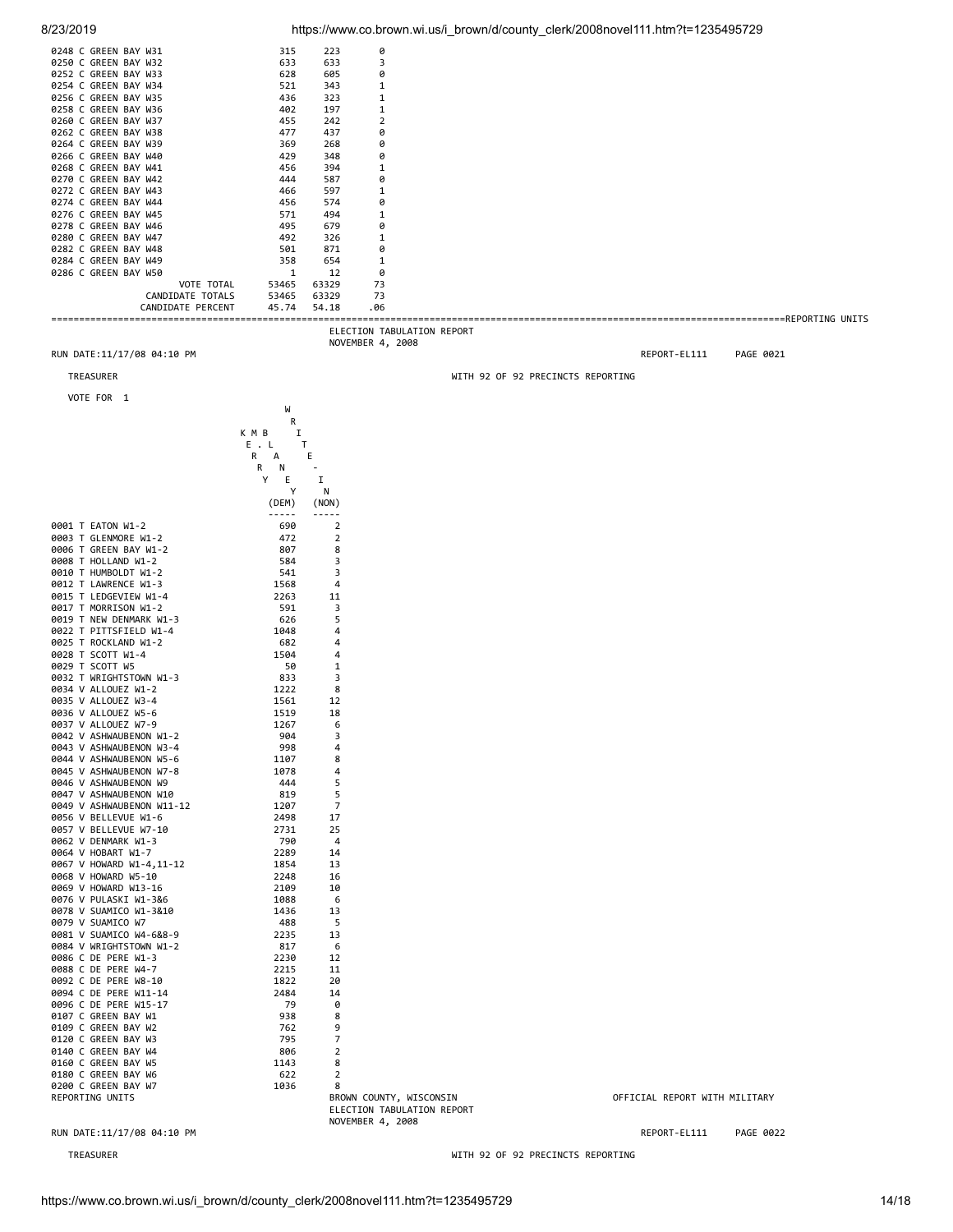0214 C GREEN BAY W14

0228 C GREEN BAY W21

0240 C GREEN BAY W27

0252 C GREEN BAY W33





|                                       | H D L<br>W |                |
|---------------------------------------|------------|----------------|
|                                       | YSI<br>R   |                |
|                                       | A O<br>I   |                |
|                                       | ΥU         | т              |
|                                       | E          | E              |
|                                       | T          |                |
|                                       | T          | I              |
|                                       | E          | Ν              |
|                                       | (DEM)      | (NON)          |
|                                       |            |                |
| 0001 T EATON W1-2                     | 683        | $\overline{2}$ |
| GLENMORE W1-2<br>0003<br>$\mathsf{T}$ | 470        | $\mathbf{1}$   |
| 0006 T<br>GREEN BAY W1-2              | 804        | $\mathbf{1}$   |
| 0008 T<br>HOLLAND W1-2                | 570        | 3              |
| HUMBOLDT W1-2<br>0010<br>$\mathsf{T}$ | 534        | 4              |
| 0012 T LAWRENCE W1-3                  | 1553       | 6              |
| 0015<br>T LEDGEVIEW W1-4              | 2252       | 9              |
| 0017 T MORRISON W1-2                  | 588        | 4              |
| 0019 T<br>NEW DENMARK W1-3            | 633        | 3              |
| 0022 T<br>PITTSFIELD W1-4             | 1043       | 0              |
| 0025 T ROCKLAND W1-2                  | 680        | 4              |
| T SCOTT W1-4<br>0028                  | 1499       | $\overline{2}$ |
| 0029 T SCOTT W5                       | 50         | $\mathbf{1}$   |
| 0032 T WRIGHTSTOWN W1-3               | 831        | $\mathbf{1}$   |
| 0034 V ALLOUEZ W1-2                   | 1214       | 8              |
| 0035 V ALLOUEZ W3-4                   | 1553       | 8              |
| 0036 V ALLOUEZ W5-6                   | 1514       | 18             |
| 0037 V ALLOUEZ W7-9                   | 1258       | 7              |
| 0042 V ASHWAUBENON W1-2               | 899        | 3              |
| 0043 V ASHWAUBENON W3-4               | 985        | 4              |
|                                       |            |                |

https://www.co.brown.wi.us/i\_brown/d/county\_clerk/2008novel111.htm?t=1235495729 15/18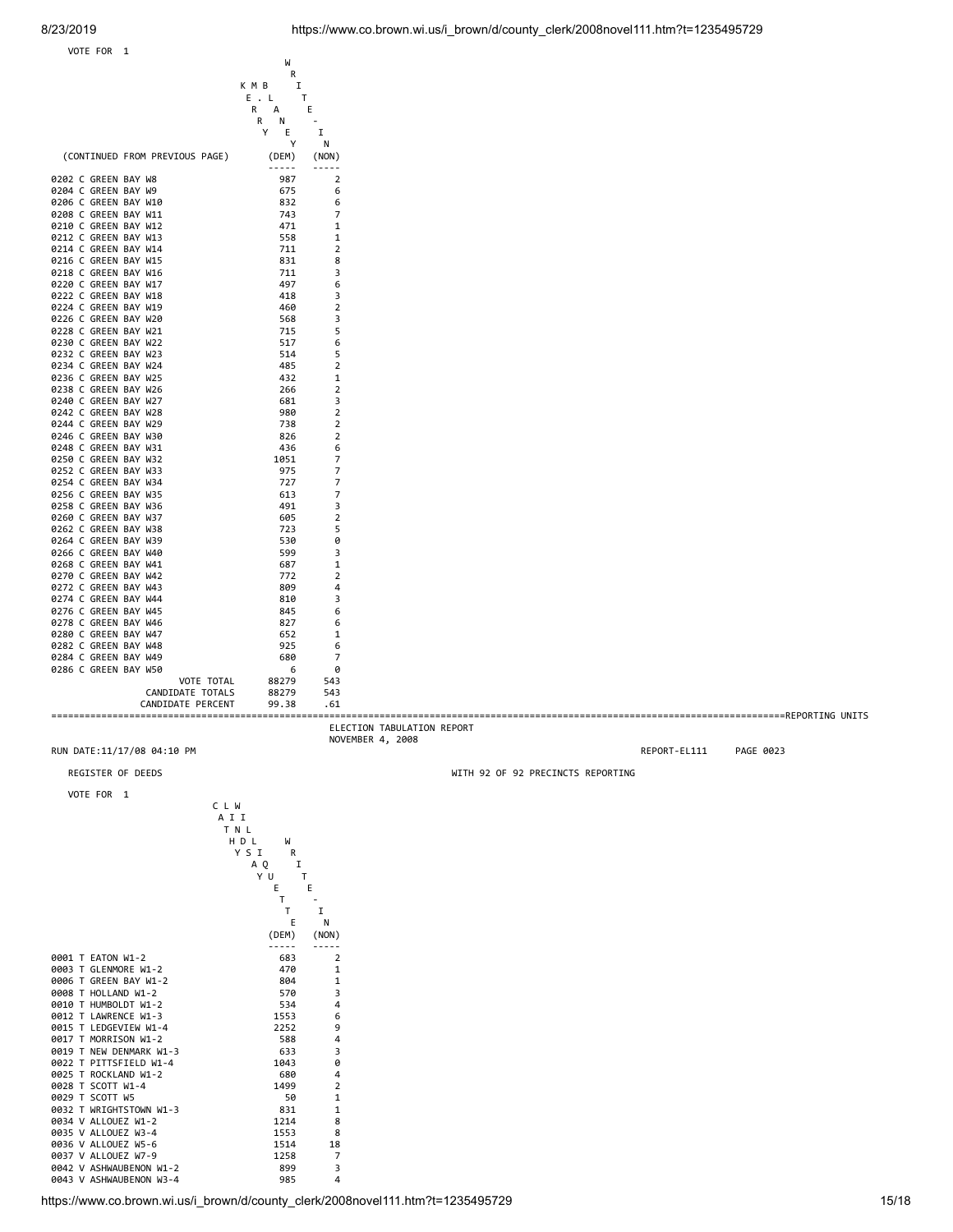| 0044 V ASHWAUBENON W5-6   | 1101  | 7                          |
|---------------------------|-------|----------------------------|
| 0045 V ASHWAUBENON W7-8   | 1072  | 6                          |
| 0046 V ASHWAUBENON W9     | 443   | 4                          |
| 0047 V ASHWAUBENON W10    | 814   | 5                          |
| 0049 V ASHWAUBENON W11-12 | 1215  | 5                          |
| 0056 V BELLEVUE W1-6      | 2480  | 15                         |
| 0057 V BELLEVUE W7-10     | 2727  | 23                         |
| 0062 V DENMARK W1-3       | 785 — | $\overline{4}$             |
| 0064 V HOBART W1-7        | 2261  | 11                         |
| 0067 V HOWARD W1-4,11-12  | 1843  | 9                          |
| 0068 V HOWARD W5-10       | 2220  | 11                         |
| 0069 V HOWARD W13-16      | 2076  | 10                         |
| 0076 V PULASKI W1-3&6     | 1070  | $\overline{7}$             |
| 0078 V SUAMICO W1-3&10    | 1436  | 10                         |
| 0079 V SUAMICO W7         | 483   | $\overline{4}$             |
| 0081 V SUAMICO W4-6&8-9   | 2214  | 12                         |
| 0084 V WRIGHTSTOWN W1-2   | 814   | 5                          |
| 0086 C DE PERE W1-3       | 2216  | 9                          |
| 0088 C DE PERE W4-7       | 2213  | $\overline{4}$             |
| 0092 C DE PERE W8-10      | 1815  | 18                         |
| 0094 C DE PERE W11-14     | 2469  | 13                         |
| 0096 C DE PERE W15-17     | 81    | ി                          |
| 0107 C GREEN BAY W1       | 924   | 10                         |
| 0109 C GREEN BAY W2       | 753   | $\overline{7}$             |
| 0120 C GREEN BAY W3       | 794   | 4                          |
| 0140 C GREEN BAY W4       | 795   | $\overline{2}$             |
| REPORTING UNITS           |       | BROWN COUNTY, WISCONSIN    |
|                           |       | ELECTION TABULATION REPORT |
|                           |       | NOVEMBER 4, 2008           |

RUN DATE:11/17/08 04:10 PM REPORT-EL111 PAGE 0024

REGISTER OF DEEDS WITH 92 OF 92 PRECINCTS REPORTING

| VOTE FOR                                     | 1                              |       |               |                |                                                       |
|----------------------------------------------|--------------------------------|-------|---------------|----------------|-------------------------------------------------------|
|                                              |                                | C L W |               |                |                                                       |
|                                              |                                | A I I |               |                |                                                       |
|                                              |                                | T N L |               |                |                                                       |
|                                              |                                | H D L | W             |                |                                                       |
|                                              |                                | YSI   | R             |                |                                                       |
|                                              |                                | A Q   | I             |                |                                                       |
|                                              |                                |       | Y U<br>т<br>E | Ε              |                                                       |
|                                              |                                |       | т             |                |                                                       |
|                                              |                                |       | T.            | I              |                                                       |
|                                              |                                |       | Ε             | Ν              |                                                       |
|                                              | (CONTINUED FROM PREVIOUS PAGE) |       | (DEM)         | (NON)          |                                                       |
|                                              |                                |       | $- - - - -$   | $\frac{1}{2}$  |                                                       |
| 0160 C GREEN BAY W5                          |                                |       | 1127          | 6              |                                                       |
| 0180 C GREEN BAY W6<br>0200 C GREEN BAY W7   |                                |       | 619<br>1035   | 1<br>11        |                                                       |
| 0202 C GREEN BAY W8                          |                                |       | 979           | 3              |                                                       |
| 0204 C GREEN BAY W9                          |                                |       | 669           | 6              |                                                       |
| 0206 C GREEN BAY W10                         |                                |       | 829           | $\overline{2}$ |                                                       |
| 0208 C GREEN BAY W11                         |                                |       | 743           | $\overline{2}$ |                                                       |
| 0210 C GREEN BAY W12                         |                                |       | 467           | 1              |                                                       |
| 0212 C GREEN BAY W13                         |                                |       | 554           | 1              |                                                       |
| 0214 C GREEN BAY W14                         |                                |       | 704           | $\mathbf{1}$   |                                                       |
| 0216 C GREEN BAY W15<br>0218 C GREEN BAY W16 |                                |       | 837<br>706    | 5<br>3         |                                                       |
| 0220 C GREEN BAY W17                         |                                |       | 492           | 5              |                                                       |
| 0222 C GREEN BAY W18                         |                                |       | 408           | 3              |                                                       |
| 0224 C GREEN BAY W19                         |                                |       | 458           | 0              |                                                       |
| 0226 C GREEN BAY W20                         |                                |       | 567           | 3              |                                                       |
| 0228 C GREEN BAY W21                         |                                |       | 710           | 5              |                                                       |
| 0230 C GREEN BAY W22                         |                                |       | 515           | 4              |                                                       |
| 0232 C GREEN BAY W23                         |                                |       | 512           | 3              |                                                       |
| 0234 C GREEN BAY W24<br>0236 C GREEN BAY W25 |                                |       | 481<br>428    | 2<br>0         |                                                       |
| 0238 C GREEN BAY W26                         |                                |       | 269           | $\overline{2}$ |                                                       |
| 0240 C GREEN BAY W27                         |                                |       | 675           | $\overline{2}$ |                                                       |
| 0242 C GREEN BAY W28                         |                                |       | 979           | 4              |                                                       |
| 0244 C GREEN BAY W29                         |                                |       | 732           | $\overline{2}$ |                                                       |
| 0246 C GREEN BAY W30                         |                                |       | 816           | $\overline{2}$ |                                                       |
| 0248 C GREEN BAY W31                         |                                |       | 435           | 4              |                                                       |
| 0250 C GREEN BAY W32                         |                                |       | 1044          | 8              |                                                       |
| 0252 C GREEN BAY W33<br>0254 C GREEN BAY W34 |                                |       | 973<br>729    | 7<br>4         |                                                       |
| 0256 C GREEN BAY W35                         |                                |       | 608           | 6              |                                                       |
| 0258 C GREEN BAY W36                         |                                |       | 486           | 1              |                                                       |
| 0260 C GREEN BAY W37                         |                                |       | 599           | 3              |                                                       |
| 0262 C GREEN BAY W38                         |                                |       | 713           | 6              |                                                       |
| 0264 C GREEN BAY W39                         |                                |       | 531           | 0              |                                                       |
| 0266 C GREEN BAY W40                         |                                |       | 597           | 4              |                                                       |
| 0268 C GREEN BAY W41                         |                                |       | 678           | 1              |                                                       |
| 0270 C GREEN BAY W42<br>0272 C GREEN BAY W43 |                                |       | 767<br>806    | 5<br>4         |                                                       |
| 0274 C GREEN BAY W44                         |                                |       | 802           | 2              |                                                       |
| 0276 C GREEN BAY W45                         |                                |       | 840           | 6              |                                                       |
| 0278 C GREEN BAY W46                         |                                |       | 824           | 4              |                                                       |
| 0280 C GREEN BAY W47                         |                                |       | 648           | $\overline{2}$ |                                                       |
| 0282 C GREEN BAY W48                         |                                |       | 929           | 10             |                                                       |
| 0284 C GREEN BAY W49                         |                                |       | 674           | 5              |                                                       |
| 0286 C GREEN BAY W50                         |                                |       | 7             | 0              |                                                       |
| REPORTING UNITS                              |                                |       |               |                | BROWN COUNTY, WISCONSIN<br>ELECTION TABULATION REPORT |
|                                              |                                |       |               |                | NOVEMBER 4, 2008                                      |
|                                              |                                |       |               |                |                                                       |

RUN DATE:11/17/08 04:10 PM **REPORT-EL111** PAGE 0025

REPORTING UNITS BROWN COUNTY, WISCONSIN OFFICIAL REPORT WITH MILITARY

OFFICIAL REPORT WITH MILITARY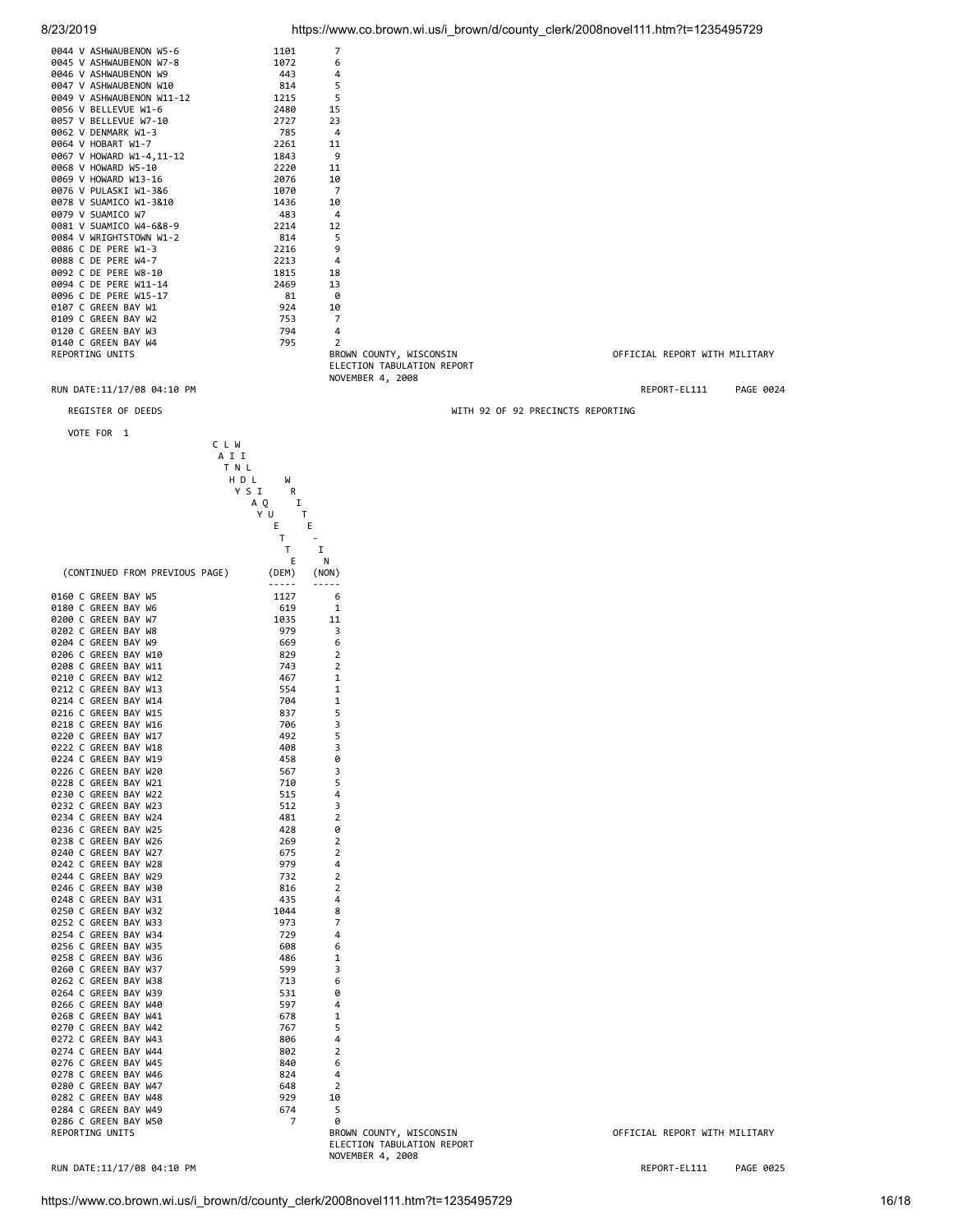# 8/23/2019 https://www.co.brown.wi.us/i\_brown/d/county\_clerk/2008novel111.htm?t=1235495729

| $-0.000$                                     |                                 |                               |                                                          |
|----------------------------------------------|---------------------------------|-------------------------------|----------------------------------------------------------|
| REGISTER OF DEEDS                            |                                 |                               | WITH 92 OF 92 PRECINCTS REPORTING                        |
| VOTE FOR 1                                   |                                 |                               |                                                          |
| C L W                                        |                                 |                               |                                                          |
| A I I<br>T N L                               |                                 |                               |                                                          |
| HD L                                         | W                               |                               |                                                          |
|                                              | YSI<br>R                        |                               |                                                          |
|                                              | A Q<br>I<br>Y U                 | T                             |                                                          |
|                                              | Е                               | E                             |                                                          |
|                                              | Τ<br>Т                          | I                             |                                                          |
|                                              | Е                               | Ν                             |                                                          |
| (CONTINUED FROM PREVIOUS PAGE)               | (DEM)                           | (NON)                         |                                                          |
| VOTE TOTAL                                   | $- - - - - -$<br>87728          | -----<br>465                  |                                                          |
| CANDIDATE TOTALS                             | 87728                           | 465                           |                                                          |
| CANDIDATE PERCENT                            | 99.47                           | .52                           |                                                          |
|                                              |                                 |                               |                                                          |
| TOWN OF HOLLAND REFERENDUM                   |                                 |                               | WITH 1 OF 1 PRECINCTS REPORTING                          |
| VOTE FOR 1                                   |                                 |                               |                                                          |
|                                              | Y<br>Е                          | N                             |                                                          |
|                                              | S                               | 0                             |                                                          |
|                                              | (NON)                           | (NON)                         |                                                          |
| 0008 T HOLLAND W1-2                          | $- - - - - -$<br>544            | -----<br>207                  |                                                          |
| VOTE TOTAL                                   | 544                             | 207                           |                                                          |
| CANDIDATE TOTALS<br>CANDIDATE PERCENT        | 544<br>72.43                    | 207<br>27.56                  |                                                          |
|                                              |                                 |                               |                                                          |
| THE CITY OF GREEN BAY REFERENDUM C GREEN BAY |                                 |                               | WITH 50 OF 50 PRECINCTS REPORTING                        |
|                                              |                                 |                               |                                                          |
| VOTE FOR 1                                   | Y                               |                               |                                                          |
|                                              | Е                               | Ν                             |                                                          |
|                                              | S<br>(NON)                      | 0<br>(NON)                    |                                                          |
|                                              | .                               | $- - - - -$                   |                                                          |
| 0107 C GREEN BAY W1                          | 742                             | 373                           |                                                          |
| 0109 C GREEN BAY W2<br>0120 C GREEN BAY W3   | 760<br>642                      | 119<br>345                    |                                                          |
| 0140 C GREEN BAY W4                          | 628                             | 258                           |                                                          |
| 0160 C GREEN BAY W5                          | 921                             | 449                           |                                                          |
| 0180 C GREEN BAY W6<br>0200 C GREEN BAY W7   | 499<br>780                      | 141<br>441                    |                                                          |
| 0202 C GREEN BAY W8                          | 776                             | 391                           |                                                          |
| 0204 C GREEN BAY W9                          | 539                             | 281                           |                                                          |
| 0206 C GREEN BAY W10<br>0208 C GREEN BAY W11 | 663                             | 366                           |                                                          |
| 0210 C GREEN BAY W12                         | 620<br>388                      | 191<br>98                     |                                                          |
| 0212 C GREEN BAY W13                         | 465                             | 125                           |                                                          |
| 0214 C GREEN BAY W14<br>0216 C GREEN BAY W15 | 557<br>711                      | 199<br>225                    |                                                          |
| 0218 C GREEN BAY W16                         | 636                             | 204                           |                                                          |
| 0220 C GREEN BAY W17                         | 452                             | 98                            |                                                          |
| 0222 C GREEN BAY W18<br>0224 C GREEN BAY W19 | 354<br>339                      | 63<br>75                      |                                                          |
| REPORTING UNITS                              |                                 |                               | BROWN COUNTY, WISCONSIN<br>OFFICIAL REPORT WITH MILITARY |
|                                              |                                 |                               | ELECTION TABULATION REPORT                               |
| RUN DATE:11/17/08 04:10 PM                   |                                 |                               | NOVEMBER 4, 2008<br>REPORT-EL111<br>PAGE 0026            |
| THE CITY OF GREEN BAY REFERENDUM C GREEN BAY |                                 |                               | WITH 50 OF 50 PRECINCTS REPORTING                        |
|                                              |                                 |                               |                                                          |
| VOTE FOR 1                                   | Y                               |                               |                                                          |
|                                              | E.                              | N                             |                                                          |
|                                              | S.                              | $\mathsf{o}$                  |                                                          |
| (CONTINUED FROM PREVIOUS PAGE)               | (NON)<br>$\cdots \cdots \cdots$ | (NON)<br>$\cdots\cdots\cdots$ |                                                          |
| 0226 C GREEN BAY W20                         | 476                             | 121                           |                                                          |
| 0228 C GREEN BAY W21<br>0230 C GREEN BAY W22 | 571<br>441                      | 148<br>133                    |                                                          |
| 0232 C GREEN BAY W23                         | 419                             | 120                           |                                                          |
| 0234 C GREEN BAY W24                         | 427                             | 79                            |                                                          |
| 0236 C GREEN BAY W25<br>0238 C GREEN BAY W26 | 353<br>228                      | 77<br>53                      |                                                          |
| 0240 C GREEN BAY W27                         | 557                             | 132                           |                                                          |
| 0242 C GREEN BAY W28                         | 809                             | 293                           |                                                          |
| 0244 C GREEN BAY W29<br>0246 C GREEN BAY W30 | 617<br>681                      | 169<br>255                    |                                                          |
| 0248 C GREEN BAY W31                         | 366                             | 97                            |                                                          |
| 0250 C GREEN BAY W32                         | 872                             | 268                           |                                                          |
| 0252 C GREEN BAY W33                         | 812                             | 300                           |                                                          |
| 0254 C GREEN BAY W34<br>0256 C GREEN BAY W35 | 604<br>542                      | 157<br>147                    |                                                          |
| 0258 C GREEN BAY W36                         | 408                             | - 88                          |                                                          |
| 0260 C GREEN BAY W37                         | 494                             | 109                           |                                                          |
| 0262 C GREEN BAY W38<br>0264 C GREEN BAY W39 | 567<br>465                      | 233<br>80                     |                                                          |
| 0266 C GREEN BAY W40                         | 579                             | 146                           |                                                          |
| 0268 C GREEN BAY W41                         | 552                             | 181                           |                                                          |
| 0270 C GREEN BAY W42                         | 670                             | 270                           |                                                          |